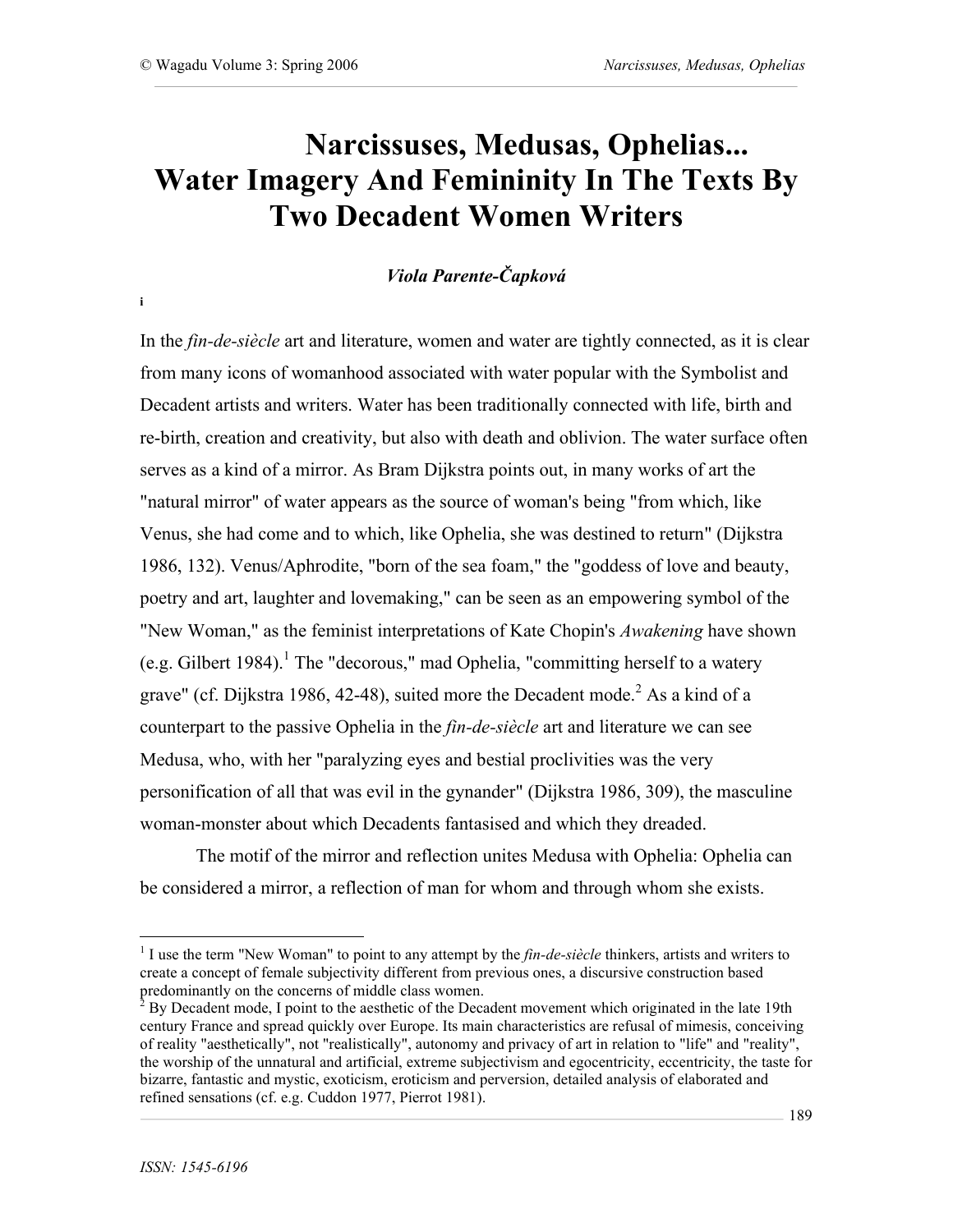Medusa, on the other hand, can represent woman's unwillingness to become man's reflection, though the mirror turns out to be fateful for her. The most emblematic figure of Decadent art, connected with the mirror motif (a water-mirror motif), is, nevertheless, Narcissus, a figure explored as a prototype of endless self-analysis and aestheticised androgyny.

My concern is the way in which women writers whose work can be characterised as Decadent and/or Symbolist<sup>3</sup> used these figures as well as the imagery of women/femininity and water in conjunction with the above-mentioned figures. When analysing this aspect of their work, I am looking at the ways in which these writers created and co-created the Decadent imagery, what strategies they adopted in their representations of woman and the construction of female subjectivity, how they dealt with tropes and with the metaphorisation and abstractisation of women, so heavily present in Decadent art. As it has been pointed out by feminist literary critics and aestheticians, many women writers and thinkers twisted the figures of Narcissus (or its female version, Narcissa) and Medusa into empowering symbols, or used them to explore questions of gender. I focus on two turn-of-the-19th-and-20th-century Decadent women writers,<sup>4</sup> the French Rachilde (Marguerite Eyméry-Vallette, 1860-1953) and the Finnish L. Onerva (Hilja Onerva Lehtinen, 1882-1972), whose texts can serve as examples of different strategies in turn-of-the-century (Decadent) women's writing.

Both Narcissus and Medusa associate the Freudian elaboration of the pertinent myths, though, as far as the turn-of-the-century thought and art is concerned, the direct influence of the Freudian discourse and of psychoanalysis is not always necessarily relevant. As mentioned above, Medusa often stands for the dreaded gynander, while Narcissus is a typical embodiment of a feminine figure, who is, nevertheless, a man. As Rita Felski put it, "femininity was to become a governing metaphor in the *fin-de-siècle*

<sup>&</sup>lt;sup>3</sup> While in French literature, where many Modernist artistic trends originated, there is a clear division between Symbolism and Decadence, in some other literatures, Decadence and Symbolism are difficult to differentiate and appear as two sides of one coin – this concerns especially cultures where the *mélange* of the turn-of-the-century artistic currents was referred to by an umbrella name of Neo-Romanticism, as was the case in the Nordic countries, particularly Finland (cf. Lyytikäinen 1997, 13).

 $t^4$  By "woman writer" I mean a writer who belongs through her socio-cultural attributes to the category/construction/position called "woman" in a certain historical situation and context. By Decadent writer I mean a writer whose texts are, at least during a certain period, dominated by Decadent poetics.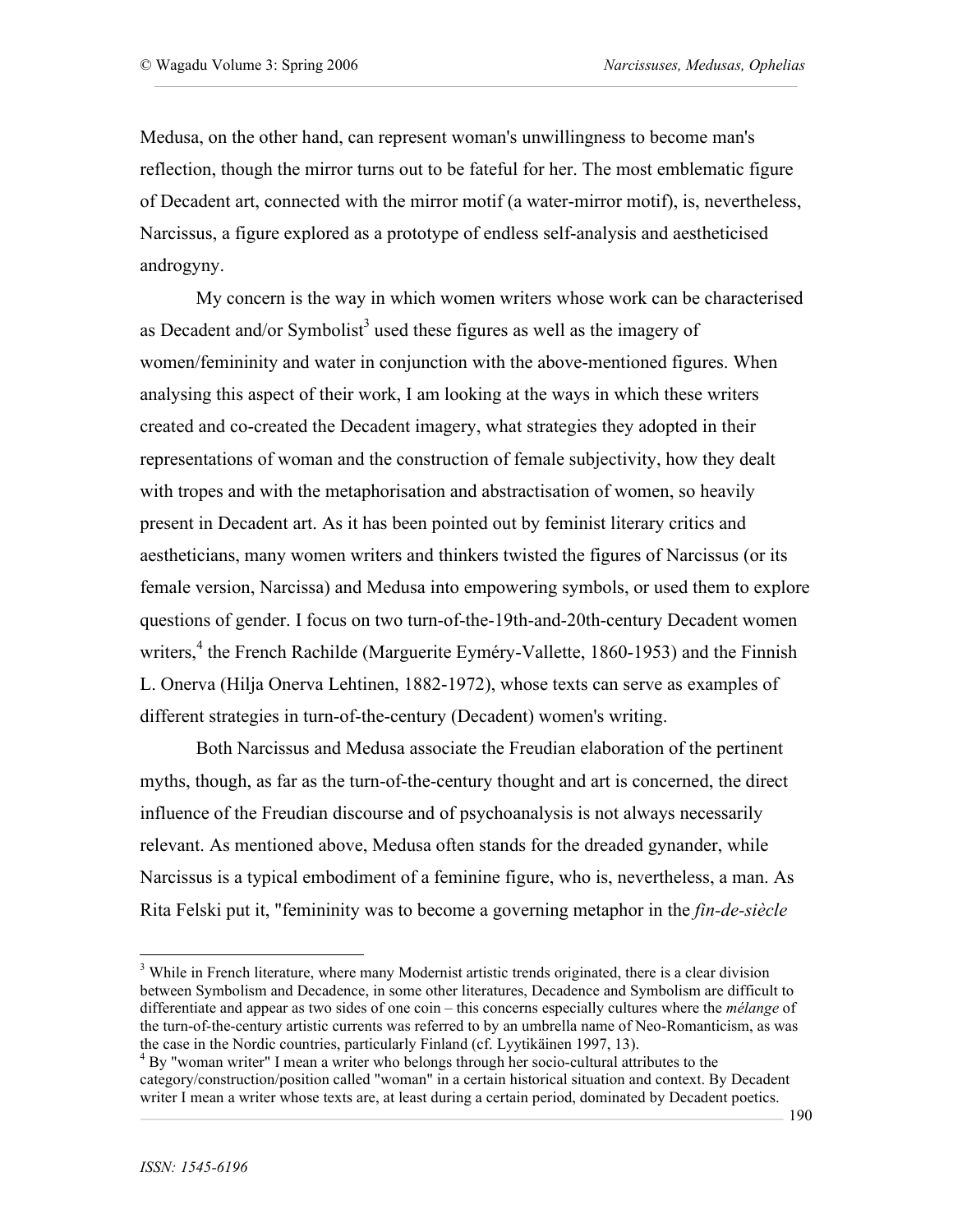crisis of literary representation, linked to an aesthetic definition of modernity" (1995, 91). The feminisation of the *fin-de-siècle* aesthetic discourse has been often associated with the crisis of dominant ideals of masculinity in the 19th century; however, the femininity that the aesthetes worshipped was detached completely from "real women." Femininity was usually accredited value only as a "free-floating signifier - as part of a performance" (Felski 1994, 1099) of the artist-androgyne, who was never figured as a woman, but as an effeminate male. The discourse became gendered with the emphasis on the artificiality of the valued feminine, predicating the power of feminine artifice upon a radical disavowal of and dissociation from the "natural" body of the woman, which was perceived as abhorring and vulgar, as anything "natural" in Decadence. Though claiming to have broken with the earlier aesthetic tradition, Decadents, echoing in many ways the contemporary "scientific discourse", repeated the stereotype of the Kantian "bearded woman" when figuring intelligent, creative women as masculinised monsters. Though seemingly subverting the fixed gender roles, Decadents kept the "hard boundaries" in their approaching the "Other" (cf. Gagnier 1994) and avoided any deeper questioning of the gender system and its hierarchies, let alone to align themselves with the feminist movement; generally speaking, Decadents perceived feminists as gynanders *par excellence*. The hypertrophy of the abstract feminine was, consequently, a complex challenge for the woman writers, "real women" themselves, confronted with the "Woman" as sign, style, figure or metaphor of man's femininity, a stylistic pose of the Decadent dandy within the framework of his protest against the bourgeois ideal of masculinity.

#### **Constructivist Essentialism and Parodic Masquerade**

If we look at the texts of Decadent women writers from the point of view of constructing female subjectivity, we can detect two main strategies. The first strategy consists of reappropriation of various icons and metaphors of womanhood, including those that are associated with evil and doom in the Decadent discourse**.** The Decadent women writers who adopted this strategy twisted the Decadent generalizations about women into empowering images or even political gestures. Female body is aestheticised from an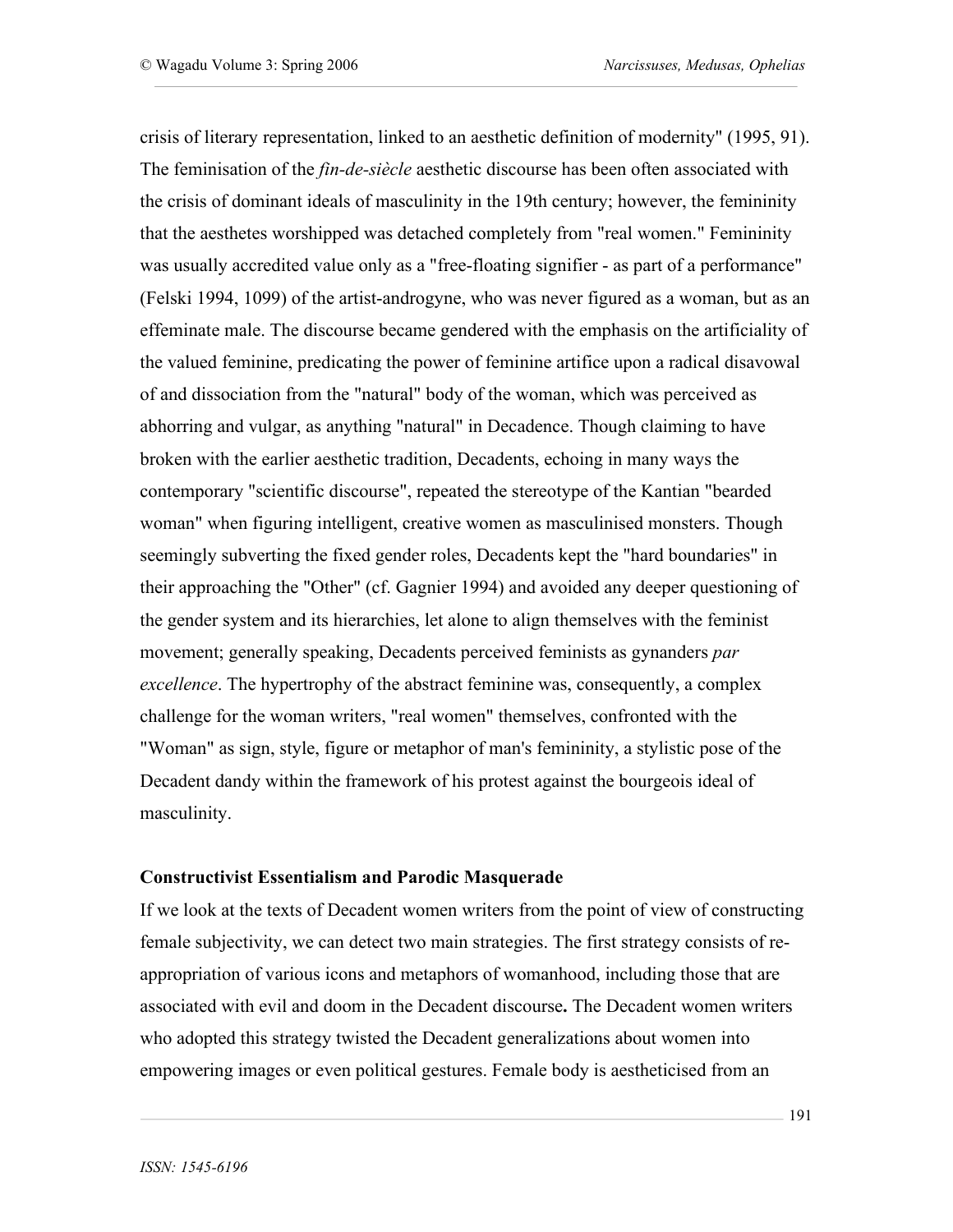explicitly female point of view and metaphors of motherhood are (re)appropriated by women. We can call this strategy "constructivist essentialism," using the term Ebba Witt-Brattström coined for analogical strategies adopted by some Modernist women writers (Witt-Brattström 2003). The Decadent idea of woman as "vulgar", "natural" and "primitive" is changed into an empowering project: if women *are* their bodies, they can take the right to the bodily environment (cf. Butler 1986/1998, 37) and fill it with new meanings.

The strategy allows appropriation of various mythic female monsters which function in the Decadent aesthetics as prototypes of "stained," "Medusean" beauty, perceived as transgressive, and change them into empowering images (cf. e.g. Suleiman 1986, 20). Woman as the other is seen as the "first sex," the norm, which should not be defined in relation to man. In this context, narcissism, which, in case of woman, is often depicted as an expression of trivial vanity in Decadence (cf. e.g. Dijkstra 1986), can work as a symbol of woman's creativity and self-sufficiency. With the help of such projects, it was possible to re-map woman's body, to re-formulate the sexual difference from the explicitly woman's point of view. Thus women got an opportunity to ask questions about "female nature" and sexuality that could hardly be possible to ask otherwise, as well as to appropriate Decadent ideas about beauty and twist them into empowering images. As a certain continuation of this strategy (to appropriate and re-appropriate, embody, the idea of woman as the aesthetic sex) can be seen e.g. in some later feminist conceptions of narcissism as "self-love," which was often aimed against the matrix of compulsory heterosexuality. Female subjectivity and creativity is connected with female beauty and pleasure.

As a counterpoint to the "constructivist essentialism" are strategies that question all essences from the point of view of both sex/gender and sexuality. Some Decadent women writers internalised the Decadents' contempt for real women and everything "real" by means of using the strategies of masking and masquerade typical of Decadent artists. In the name of these strategies all ideas about essential sexual difference were refused. These textual and other performances can be analysed by means of Judith Butler's theory of performativity (Butler 1990): the polarities of sex and gender, body and

192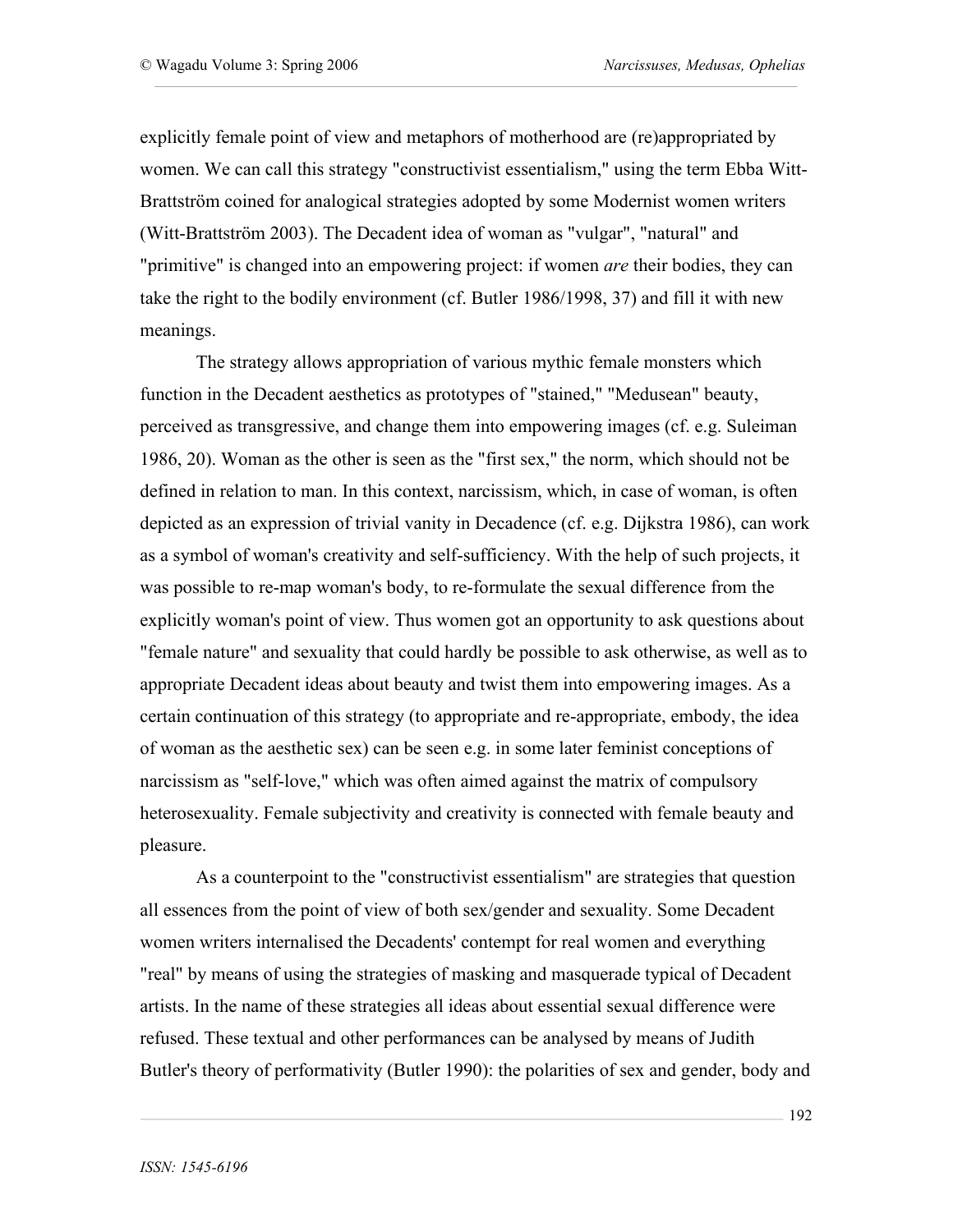mind, masculine and feminine are erased (concepts of the androgyne as a "feminine mind in man's body" and of the gynander as a "masculine mind in female body" lose their meaning).

The constructivist essentialism and the Decadent masquerade can be also seen as two sides of the same coin: "true" femaleness and femininity can be viewed as masks in the same way as the "gynandry" or Decadent versions of androgyny. Some strategies can be also seen as a kind of Lucy Irigaray's *mimicry/mimesis (mimétism)*. According to this strategy, woman appropriates the feminine style and position dedicated to her in discourse. By copying this position it is possible to reveal mechanism by which discourse misuses woman (cf. Irigaray 1977/1985, 220) and starts producing new images.

Rachilde's and Onerva's use of water imagery within the framework of Decadent aesthetics I am going to discuss represent two ways of negotiating between the above strategies. At the first sight, Rachilde's work seem to represent the Decadent version of gender masquerade without much to say about concrete, "real" women. L. Onerva's works, for their part, seem to offer an explicitly female version of Decadent poetics. Close reading of their texts offers, nevertheless, a more complex picture.

#### **Rachilde: Narcissus and Medusa – Revenge of the Cannibalised Feminine**

Rachilde, called by her contemporaries Mademoiselle Baudelaire, was one of the most visible

Decadent figures in Paris. Dressing as a man, she draw attention both by her unconventional looks and behaviour and her exacerbatedly Decadent novels with themes as sado-masochism, homosexuality and necrofilia. Later on, she was almost forgotten and has been re-discovered by the feminist literary criticism only in the last decades. However, the feminist critics' response to her work was, for a long time, rather uneasy since she distanced herself programmatically from "women's literature" and, pursuant to the Decadent elitism, refused any solidarity with women as a group. A re-evaluation of her work and its deeper analyses happened only in the last decade when feminist literary criticism focuses on questions as performativity, cross-dressing and female authorship (see especially Felski 1995, Holmes 2001, Hawthorne 2002).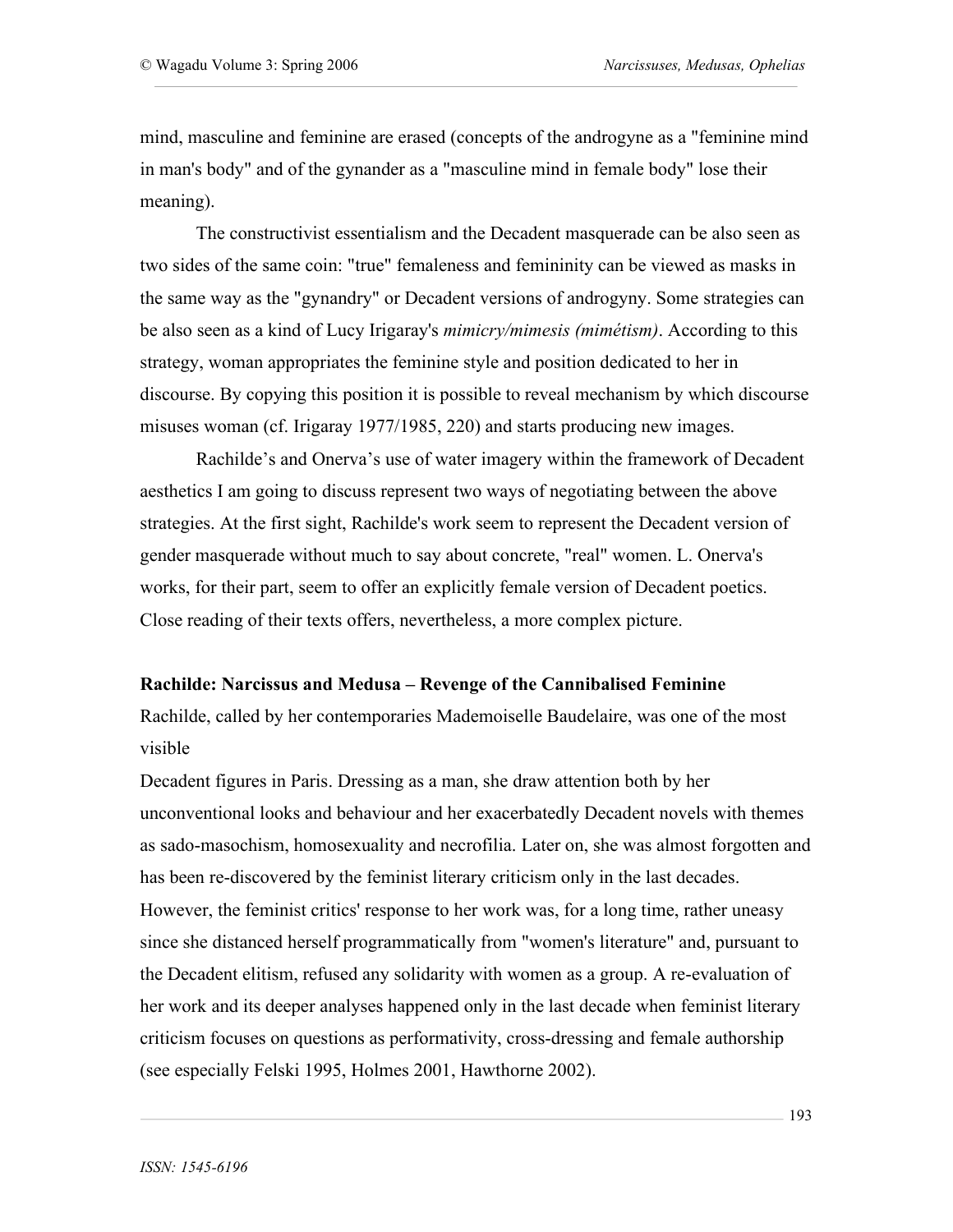In many Rachilde's texts, we can find manifestations of distance from "real," "biological" womanhood: the heroine Raoule from the novel *Monsieur Vénus* (1884) dresses as a man and acts as a creator-Pygmalion, choosing as the object of creation, as a lover-Galateia, a man from a lower social class. She manipulates him even after his death, turning him into a wax figure which she visits dressed sometimes as a woman, sometimes as a man . The way Rachilde thematises perversion leads to interpretations according to which Rachilde tries to appropriate perversion for women. She is polemic with the contemporary conviction that women lack the transgressive erotic fantasy which is necessary for "real" perversion and are to be associated only with hysteria, which Rachilde tries to "masculinise" (cf. Felski 1995). In other texts, we find not only distance, but direct disgust with the female corporeality. Mary from the novel *La marquise de Sade* (1887) is not an androgynous figure like Raoule, but, ironically enough, she is a highly "feminine" woman. Seducing men in order to destroy them, Mary wants to take revenge because she was born a woman. She hates all manifestations of her womanhood. Femininity as a metaphor for seduction is made use of in a ironic way since the scope of seduction is a sadistic manipulation, traditionally defined as masculine. Mary accepts a mask of womanhood as a strategy. Just like Raoule, she refuses any clearly defined gender identity: she does not want to be a woman, but she hates the "real" men as well. Neither is lesbian identity an option. From the point of view of recent feminist and gender theories about performativity and transgender, we can read Rachilde's stories as an example of gender masquerade. There is no integral personality under the mask which could after its removal show any unequivocal gender identity: both gender and sexuality appear as mutable, performative acts (cf. e.g. Butler 1990, Garber 1992).

The disgust with physical, biological womanhood which we find in many Rachilde's texts could (given also Rachilde's open distancing from women's movement and her denial of any matrilineage) lead to an interesting, but a rather one-sided interpretation of gender and figurations of femininity in her work. I will question such interpretation using Rachilde's texts from the 1890s, namely the novel *La Tour d´amour* (1899), analysing the water imagery in this novel and concentrating on the use of the figures of Narcissus and Medusa. The name of the novel points to the lighthouse which

194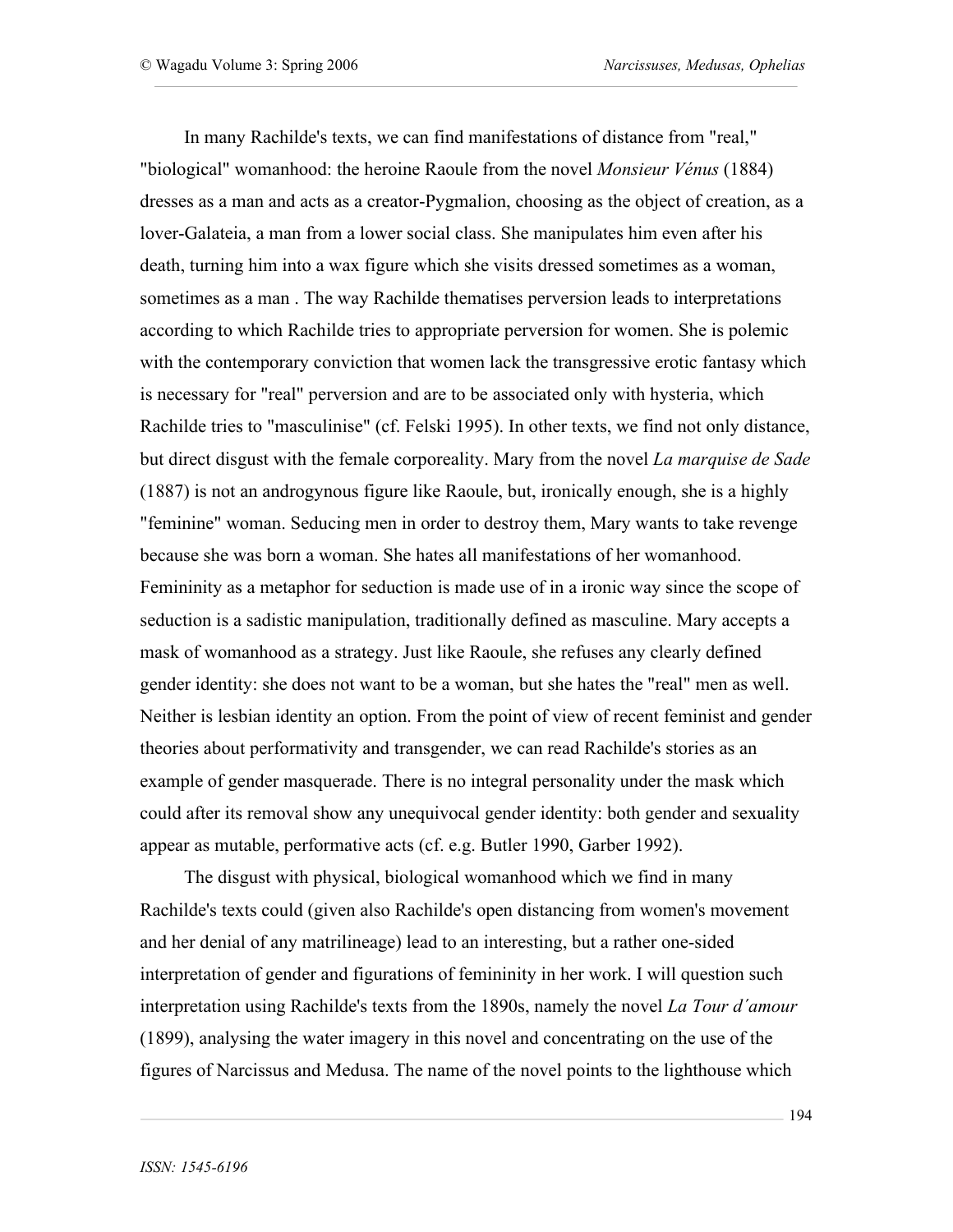can be seen, at the first sight, as a symbol of a self-confident rationality, safety and civilisation, while the sea associates otherness, the unknown, chaos, elemental forces and danger. The task of the guardians of the lighthouse, the old eccentric Barnabas Mathuerin and the young Jean Maleux, the narrator of the story, is a defense of civilization against disorder and barbarity, of the law against chaos. These oppositions that Jean understands as unswerving do, however, begin to intermingle. Jean finds out that Mathuerin is no prototype of a lion-hearted manhood, capable and willing to tame the powerful water element. Mathuerin wears a cap on which there is attached long female hair and at night he sings with a voice of sirens.

Mathuerin "cures" Jean from his interest in women who are alive and brings him into a strange narcissist state: he persuades Jean that "living women" are only a nuisance and that "our skin is the best thing." Jean ceases to wear shirts in order to be "closer to his own skin" and starts to dream about the drowned beauties from shipwrecks. What contributes to this development is also his experience with "living women." He is obviously afraid of women of the same age and social status and chooses totally uneven relationships (e.g. a Moor prostitute or a fifteen-year old country girl), destined to fail. Dead women who do not talk back and, as Mathuerin says, "cannot cuckold us", women whose passivity allows space for fantasy and whose physicality does not represent a menace, take gradually over in Jean's dreams. He realizes that he never loved any "living" woman, that he loved only the idea of Love, desiring the aestheticised idea of desire, which a real woman could only damage. Like Narcissus does not hear the voice of Echo, Jean excludes the knowing, the seeing and the pleasure of the female (cf. Segal 1988, 6).

Gradually, Jean discovers that the hair on Mathuerin's cap belonged to dead women from shipwrecks, and understands that Mathuerin is a necrophiliac. When doing repairs on the lighthouse from outside, Jean discovers Mathuerin's most horrible secret, hidden at the window of the room whose door is always locked: it is a head of a young woman, kept in a glass jar. Due to a plant, growing from the jar and falling around in cascades like big, rich hair, the head resembles Medusa's head. It takes some time before Jean realizes that he is not looking at a reflection of his own face in the glass surface of the window, but at a face behind his reflection, behind two glass surfaces – that of the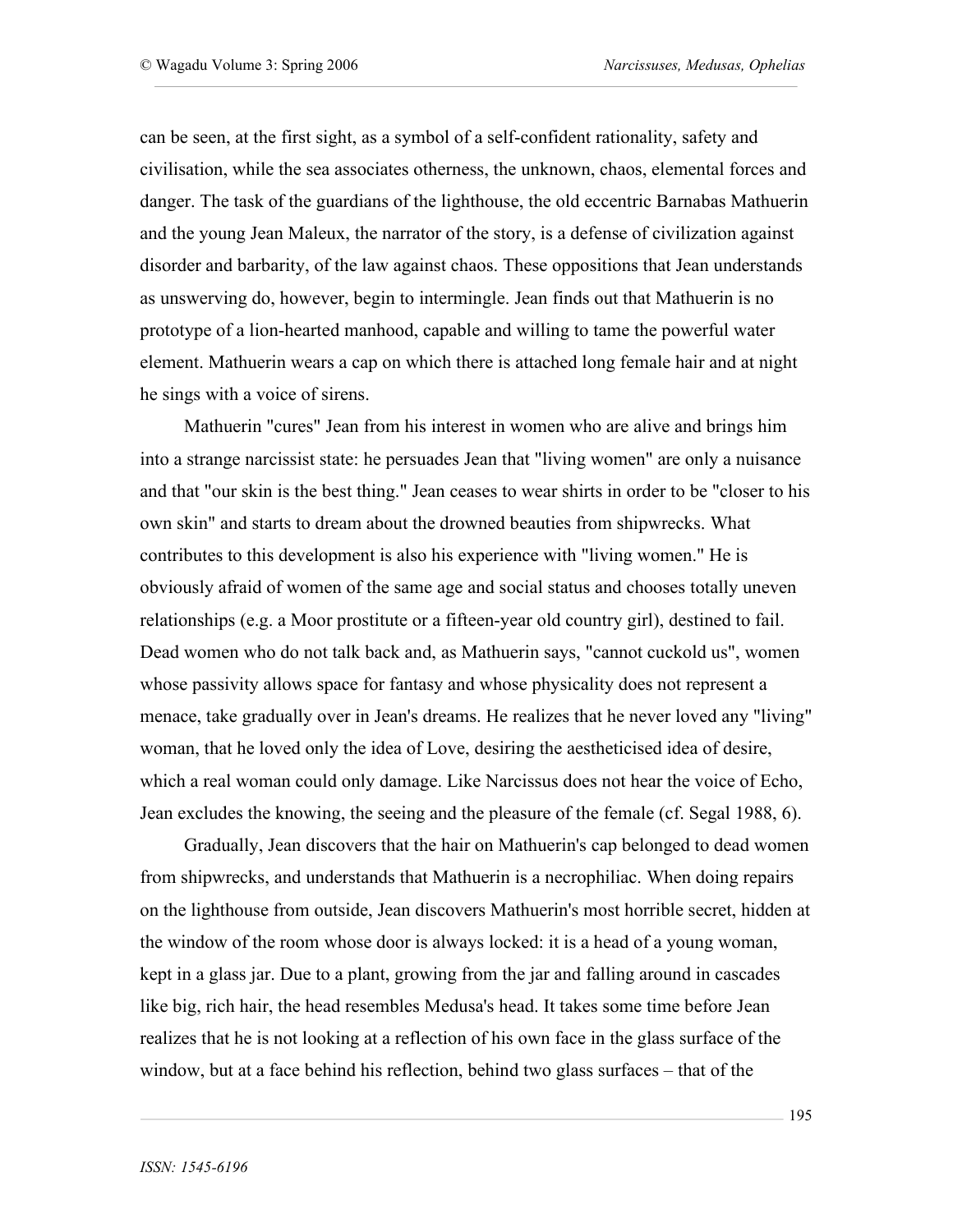window and that of the glass jar: he realizes that the ghostly watery vision is situated beyond the glass, *inside* the lighthouse. Just like Narcissus in some versions of the story, Jean has difficulties to differentiate his reflection from the image of the other. Rachilde plays a rich game with hierarchically conceived dualist metaphors, based on the oppositions inside - outside, human being – *his* mirror reflection, self – other, etc. (cf. Johnson 1987/1990, Haste 1993, 43-44; my italics).

We can read the scene like an ironic version of the Narcissus' story and its various variants; in some of them, in order to erase the homoerotic motifs of the story, Narcissus mistakes his reflection for a woman or a water nymph. In the turn-of-the-century art, this illusory woman stands often for an ideal, the "better half" of the man, which he desperately pursues (cf. Lyytikäinen 1997, 20). In Rachilde's text, this ideal woman is turned into a terrifying gorgon who, though already dead and seemingly disempowered, petrifies the man with her look. The Freudian meaning of narcissism as an unconscious search for oneself in the other is ironically twisted and Jean's position can be interpreted as a critique of the male subject who projects his own ego on the world, which then becomes a mirror enabling him to see his own reflection wherever he looks; a critique of the isolated, homosocial/hom(m)osexual environment, where "the satisfaction of the instincts is partly or completely positioned as independent from other people" (Freud 1921/1940, 69), as a kind of regressive narcissism. In other words, this position is deaf to the embodied others, maintaining that "our skin is the best."

In Freud's rendering of the story, the water mirror, a pool into which Narcissus looks, surrounded by long grass and hidden away from sun, is interpreted as mother's genitals, as mother's body (Freud 1919/1985). Thus the narcissist can bee seen as seeking his own image within the frame of the mother's body (Segal 1988, 8-9). Given Freud's interpretation of the head of Medusa as vagina (Freud 1940/1955), we find in the above mentioned scene from *La Tour d'amour* a complex mirroring, in which the narcissist seems to be looking at himself, but the mirror refuses to reassure him of his identity and he is is actually haunted by the face of the woman, the mother (cf. Segal 1988, 13).<sup>5</sup>

<sup>&</sup>lt;sup>5</sup> When discussing this scene, Melanie C. Hawthorne draws parallells with Rachilde's own life: "The reflection also speaks specifically to Rachilde's sense of failure. She thought she had become 'un homme de lettres', but the mirror shows instead a woman." (Hawthorne 2001, 195).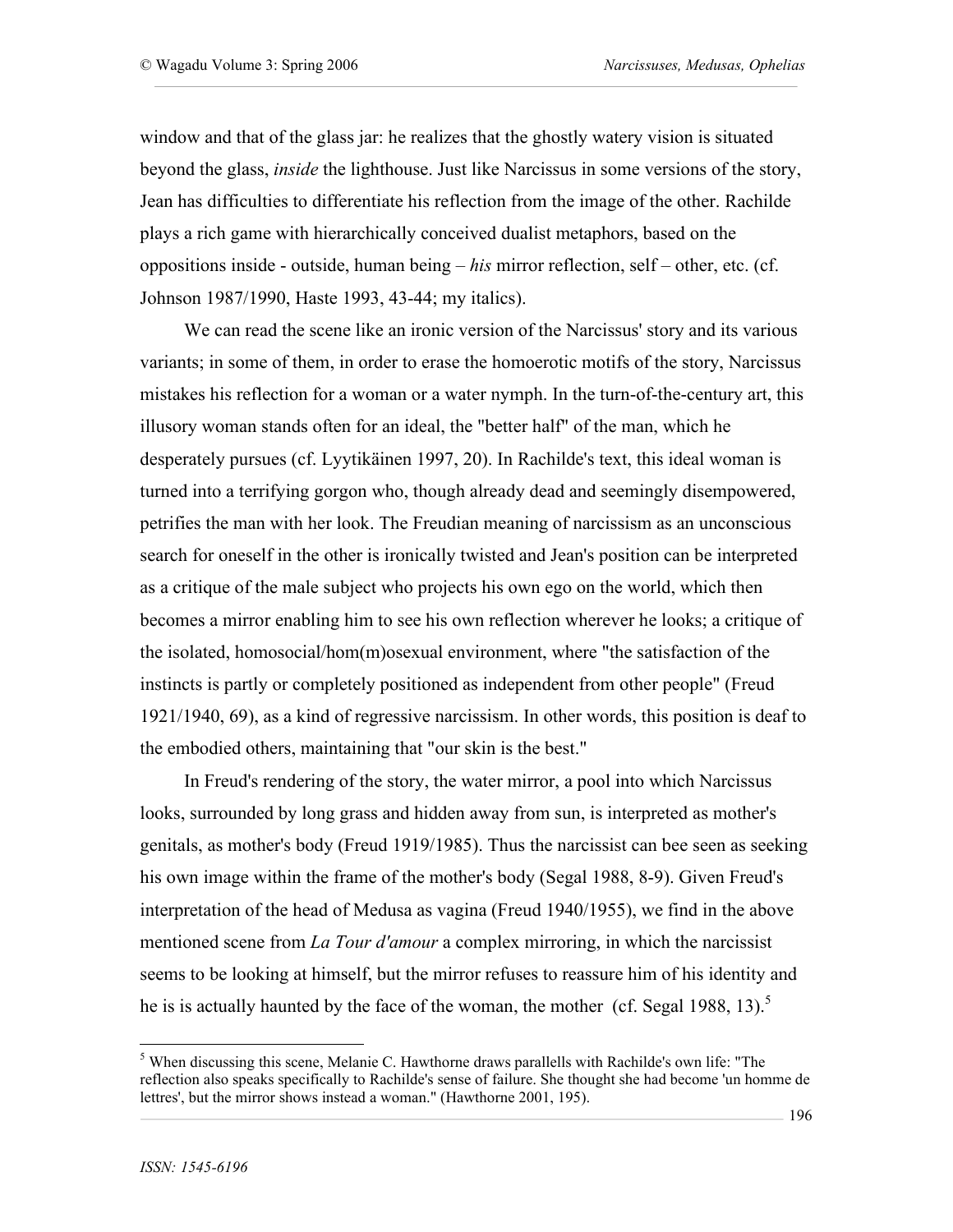The novel with its highly ironic title can be interpreted as a pessimist vision of the crisis of the male subject and the logocentric civilization at the *fin-de-siècle*: the phallic lighthouse does not offer the heroes a safe refuge, it ceases to be what it had pretended to be all the time: a steadfast asylum of Law and rationality. The tower erected proudly to the heavens and appropriating a divine authority becomes a warning finger pointing to the void. As Mathuerin points out several times, the God is dead. The Law of the Father, nevertheless, remains. As an empty shell it is even crueler than before and mercilessly punishes those who betrayed its laws. This symbolic function of the lighthouse is predicted already in Jean's hallucinatory visions at the beginning of the novel when he, drunk, falls into the sea and almost drowns:

> I am leaning my head backwards in order to see the heaven, but there is no heaven any more, there is a monster, a lighthouse which is growing, getting bigger and it looks as if erected on my belly. It seems to me I have to bear it and it is crushing me, the horrible lighthouse, completely naked (...) It is opening its mouth... nothing more than mouth (...) It is blind, but devours me nonetheless... (Rachilde 1899, 10).<sup>6</sup>

The metaphoric opposition lighthouse/law – sea/chaos is thus questioned already in this overture. While the sea, described as a monstrous, "wild old woman," is trying to pull Jean into the depths of irrationality, oblivion and doom, he seems to hear the siren singing "the song of destruction *inside* the tower." Also the deconstruction of the opposition sea – heaven is indicated already at the beginning: "... water is becoming clouds, an inverted sky..." It is repeatedly confirmed: "The lighthouse soared, huge, pointed as a menace towards the sky, it loomed up, giant, towards the bloody mouth, towards the black crack in the heavenly light since it was attracted there by the supreme duty to be as great as god" (Rachilde 1899, 55).

In a way typical for the Decadent transgression, Rachilde questions the images of the polarity of heights and depths inspired by neo-platonism and mysticism by means of manipulation of metaphors. The heights associate light, the higher (divine) principle; the way to the heights leads, at the same time, towards the "real" self of the creative subject, while the depths mean the darkness of the prison of the matter. In the Christian

 $<sup>6</sup>$  The translations of Rachilde's texts are mine.</sup>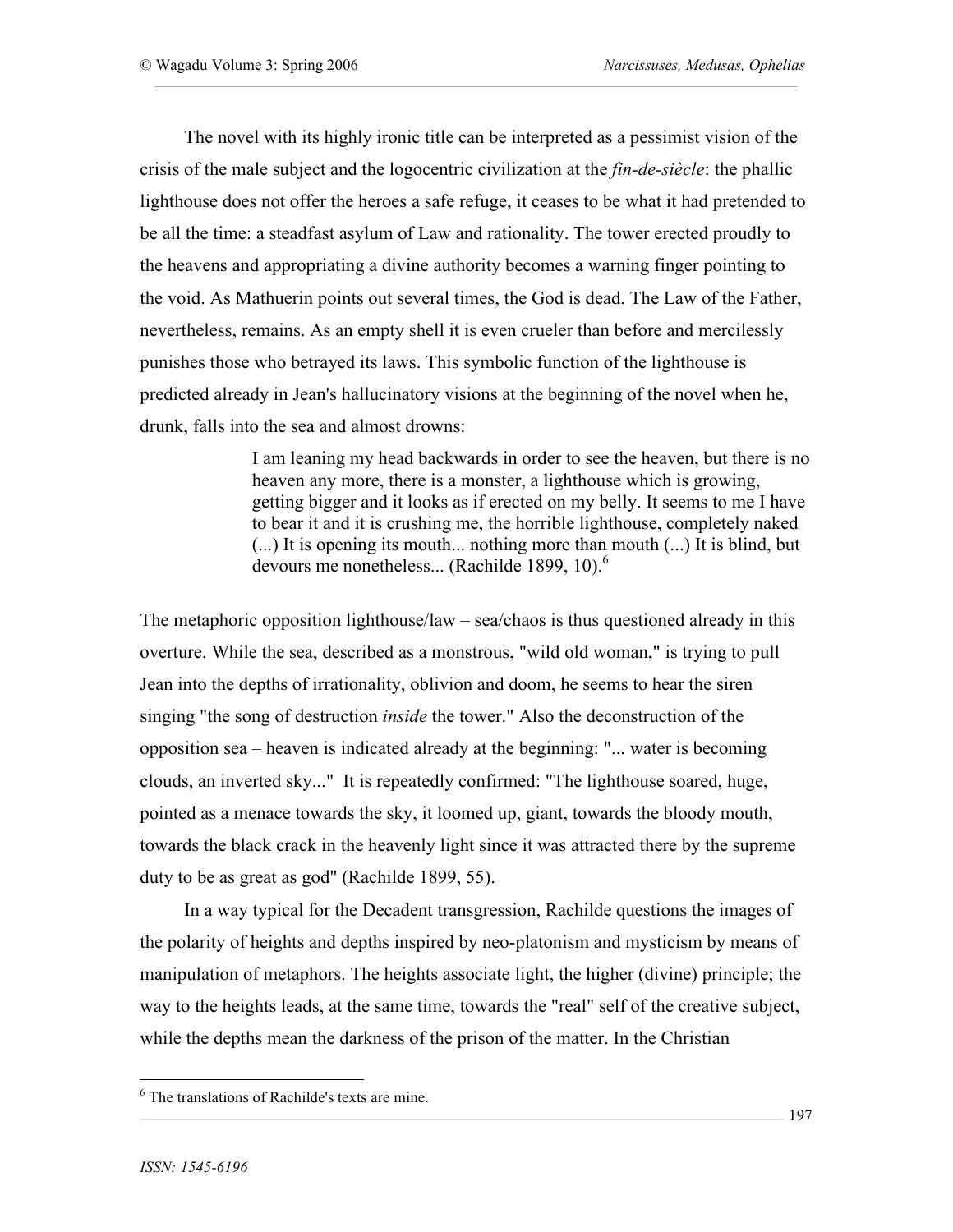symbolism, this polarity is explicitly expressed by the opposition of the Christian heaven and hell, which offers the seeker two alternatives: to follow the God's Word and Law, or to fall into sin and perdition.<sup>7</sup> Rachilde ironises and turns upside down the automatised space metaphors, typical not only of the Symbolist poetics, but also deeply rooted in the Western art and Western culture in general; metaphors, in which the good, the positive, consciousness, health, life, authority, morality and rationality are situated always up, while evil, negativity, unconscious, disease, death, absence of authority, amorality, emotionality and all the rest associating otherness are situated down (cf. Lakoff  $\&$ Johnson 1980).

The hero of *La Tour d'amour* tries to defy the pernicious influence of his stay in the lighthouse during his last trip to the land which culminates in a murder of an unknown prostitute. Jean has a triumphant feeling, that he "killed the sea," often paralleled with a loose woman, a sexually aroused, horrible, all devouring female monster; in the French original, the homonym of 'la mer' (sea) and 'la mère' (mother) point also to the triumph over the maternal and the victory of the paternal (cf. Hawthorne 2001, 195; Holmes 2001, 160).<sup>8</sup> After his return to the lighthouse, Jean finds Mathuerin in a deep regression – apart from the fact that Mathuerin had long before forgotten how to write and read, he is now also forgetting to speak and seems to have fallen into a "prelinguistic" state, in the Lacanian-Kristevan terminology a pre-Symbolic, Semiotic state (cf. Kristeva 1974/1984). He regains the ability to speak only before he dies, when he asks Jean to return his "lover in the jar" to the Ocean. After Mathuerin's death, Jean remains alone in the lighthouse and starts to observe in himself symptoms similar with those of Mathuerin's: he starts to

 $7$  For elaboration of this motif, see e.g. Lyytikäinen 1997. In Rachilde's texts, such deconstruction of the polarities happens quite often. As an example, we can quote the short story *Les Vendages du Sodome* (1894). The story depicts a symbolic refusal and, eventually, also a brutally graphic destruction of woman by patriarchal masculinity and her replacement with abstract effeminacy and ho(m)mosexual bond between men. The heroes of the story, lead by an old patriarch, depart from a tower, whose whiteness contrasts with the bright colours of the vineyard; it also contrasts with the "violet sky", towards which it is pointed and

which seems to fuse with the vineyard of the same colour (cf. Rachilde 1894/1993).<br><sup>8</sup> At this point, both Melanie C. Hawthorne and Diana Holmes point to the temptation to see Jean as a fictional version of Rachilde herself: "Like the motherless Jean, [Rachilde] felt betrayed and threatened by women, and despite an acute awareness of the absurdities and dangers of the 'masculine fortress' of decadence, she opted for its protective walls. In this novel, projecting her struggle to disassociate from the feminine onto a male figure, for whom the acquisition of masculine status is truly possible, Rachilde nonetheless manages to suggest the fragility of gender." (Holmes 2001, 161, cf. also Hawthorne 2001, 195).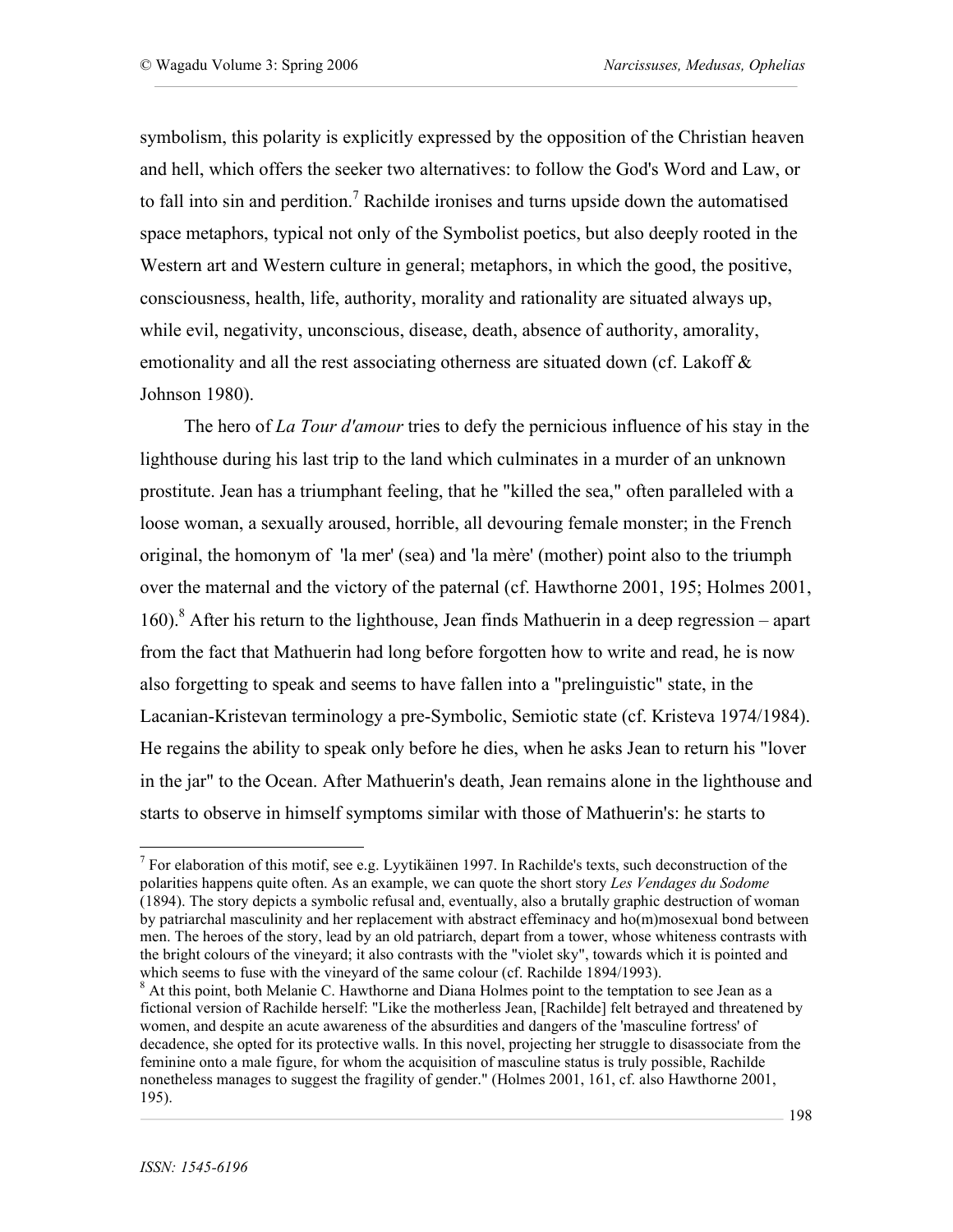forget to write and to speak, he is afraid he might also forget the alphabet and feels he must hurry to write down his story: "... And I am mad since I do not hope for anything, I do not expect anything ... not even the drown beauty during tide!" (Rachilde 1899, 70).

Water, sea and ocean (as well as nature in general) has been often used as a metaphor of femininity, as a symbol pointing to elemental, unrestrained womanhood, an emblematic "other," mysterious, horrible and irrational, against which the male subject constructs itself as the guardian of rationality, the Lord and Master of the universe (cf. e.g. Lloyd 1984). The masculine world suppresses the female element, dominates it and keeps it in distance. In Modernity, the typical concept of nature was instrumental: nature is a means, which can be used in human projects, it should be controlled, tamed and socialised according to the needs of man (Giddens 1991, Lloyd 1984, see also Melkas 2006). The Decadents, sceptical and hostile towards these concepts, ironised them within their despisal of any idea of progress and the dread of technical civilization (e.g. Pynsent 1989). They would deconstruct the model of rational masculinity and would rather "cannibalize" the dangerous and fascinating feminine<sup>9</sup>, construct its surrogates by imprisoning it in their fantasy: aestheticising it, they would use it for their needs and thus render it "harmless."

If we understand the drowned women and the woman-Medusa in a metonymical way,<sup>10</sup> we find a connection between the drowned women, the severed female head and the sea – a connection that allows us to conceive the "drowned beauties" and the head-Medusa as a part of the water element, which, at the same time, associates metaphorically the unbound feminine. This more concrete interpretation emphasises a fragmentation of the physical femaleness and its mutilation; if we recall that some figurations of the Medusa in the *fin-de-siècle* art have been characterised as "nightmare visualisation[s] of woman as predatory sexual being" (cf. Dijkstra 1986, 310), the severed woman's head in

 $9$  The concept of "cannibalisation of the feminine" has been used e.g. by Diane Hoeveler in her study on the Romantic androgyny. Hoeveler points out that the majority of ideals of womanhood that appears in the texts of the prominent Romantic poets can be understood only within the framework of the poets' "literary absorption" and "cannibalisation" of the feminine, which appears as a supplement of the male psyche, as projection or a symbolic extension of the male ego (Hoeveler 1990, xvi, 2). In Decadence, such "cannibalization" often implies the complex game of gender masquerade as obvious from stylistic poses of the dandy, the artist-androgyne in the figure of the effeminate man, as mentioned above.<br><sup>10</sup> For the radical re-evaluation and re-conceptualisation of the trope of metonymy and its use for the

feminist thought see e.g. Irigaray 1977/1985, Irigaray 1984/1993.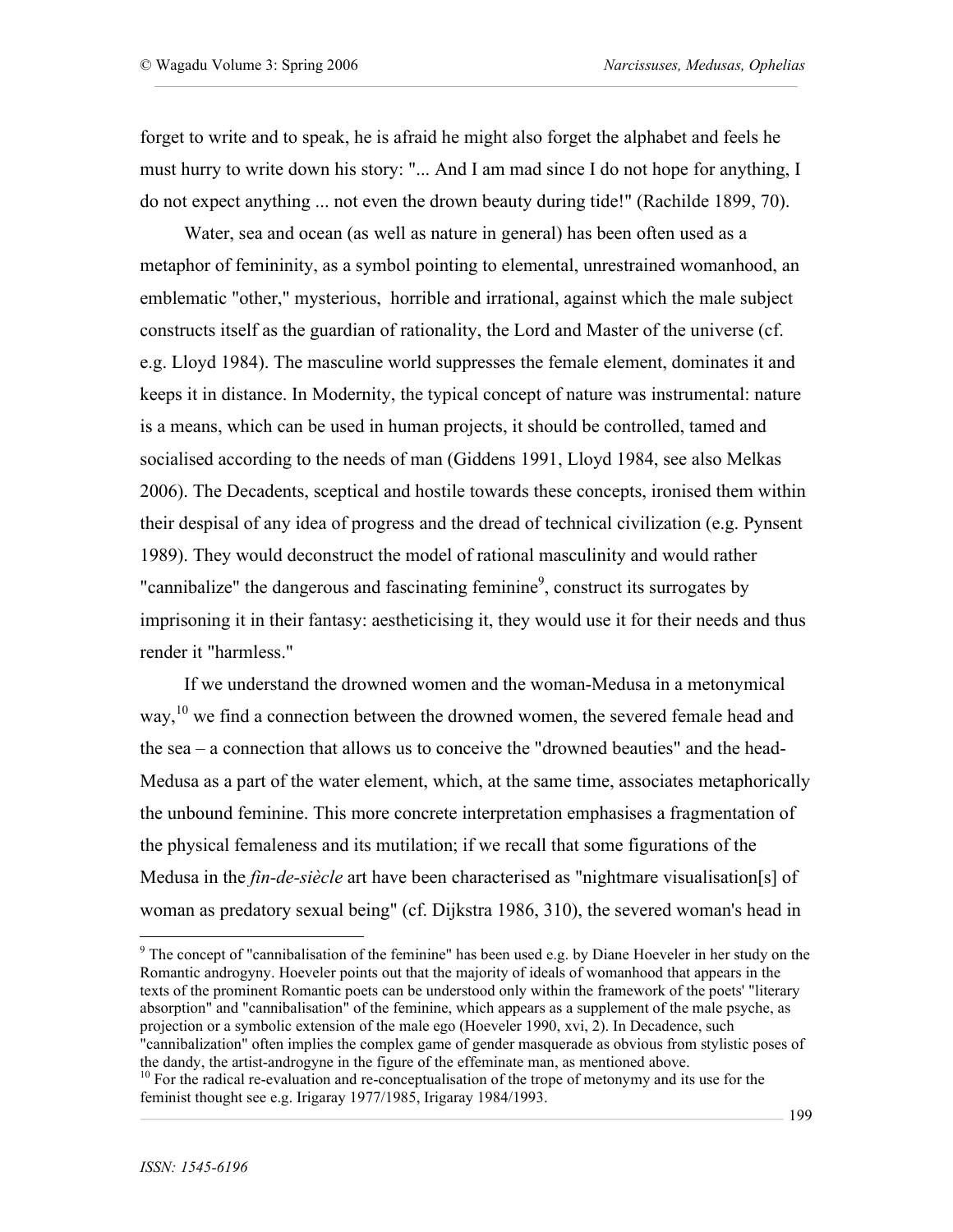the jar, reminding the hero of the Medusa's head, can be seen as an attempt to tame and punish the frightening feminine other. The aestheticised association of woman/femininity with water, seduction and death (cf. Kalnická  $2003$ )<sup>11</sup> is ironically twisted in Rachilde's novel: women are forced into the position of a seductress by their tragic death, after which they are cruelly mutilated and "cannibalised" by the narcissist men. As suggested above and as Rita Felski has noted in conjunction with *La marquise de Sade*, the idealization of seduction as feminine (cf. Baudrillard 1979/1990) "explicitly denies its imbrication in gender power relations," while the texts of Rachilde, by contrast, "suggest a very different vision of seduction that is immediately linked to, rather than severed from, hierarchical dynamics of power and the articulation of sadistic desire" (Felski 1995, 190).

The more the womanhood as otherness in *La Tour d'amour* gets suppressed, refused and mutilated, the more aggressively it takes control over the world of the phallic Law – it penetrates this world from inside, just like the sea penetrates the lighthouse, like the song of the sirens penetrated Mathuerin's body, like the cut off head of the "ultimate siren," the dead woman-Medusa intermingles and overlaps with Jean's reflection in the window glass, reminding him of the "initial matricide"<sup>12</sup> – as if the victim came back to haunt the slayer. The stories of Narcissus and Medusa intermingle and overlap. This powerful wave, this "backlash" in the form of a counter-attack of the repressed otherness, does not, however, stop where it "should," i.e. in the male hero's fantasy, but it disturbs the very foundation of the male subject which gradually loses control over the degree of the absorption of the feminine. The aestheticised fragmentation, "disintegration" of language typical of Decadent aesthetics (e.g. Bourget 1883, Reed 1985), is replaced with the disintegration of language as the emblem of the Symbolic order. The phallic Law does not offer men any support – it crushes them with its demands, but it does not grant the former security and safety. As if the "female" element would like to take revenge on

 $11$  The connection of these elements in philosophy and art has been analysed from the gender viewpoint by Zdeňka Kalnická (see Kalnická 2003).<br><sup>12</sup> Luce Irigaray speaks about a buried act of matricide, on which all of Western culture rests (Irigaray 1981,

<sup>81),</sup> the destructive imagery of our society on which our society is constructed (cf. Whitford 1991, 33-34).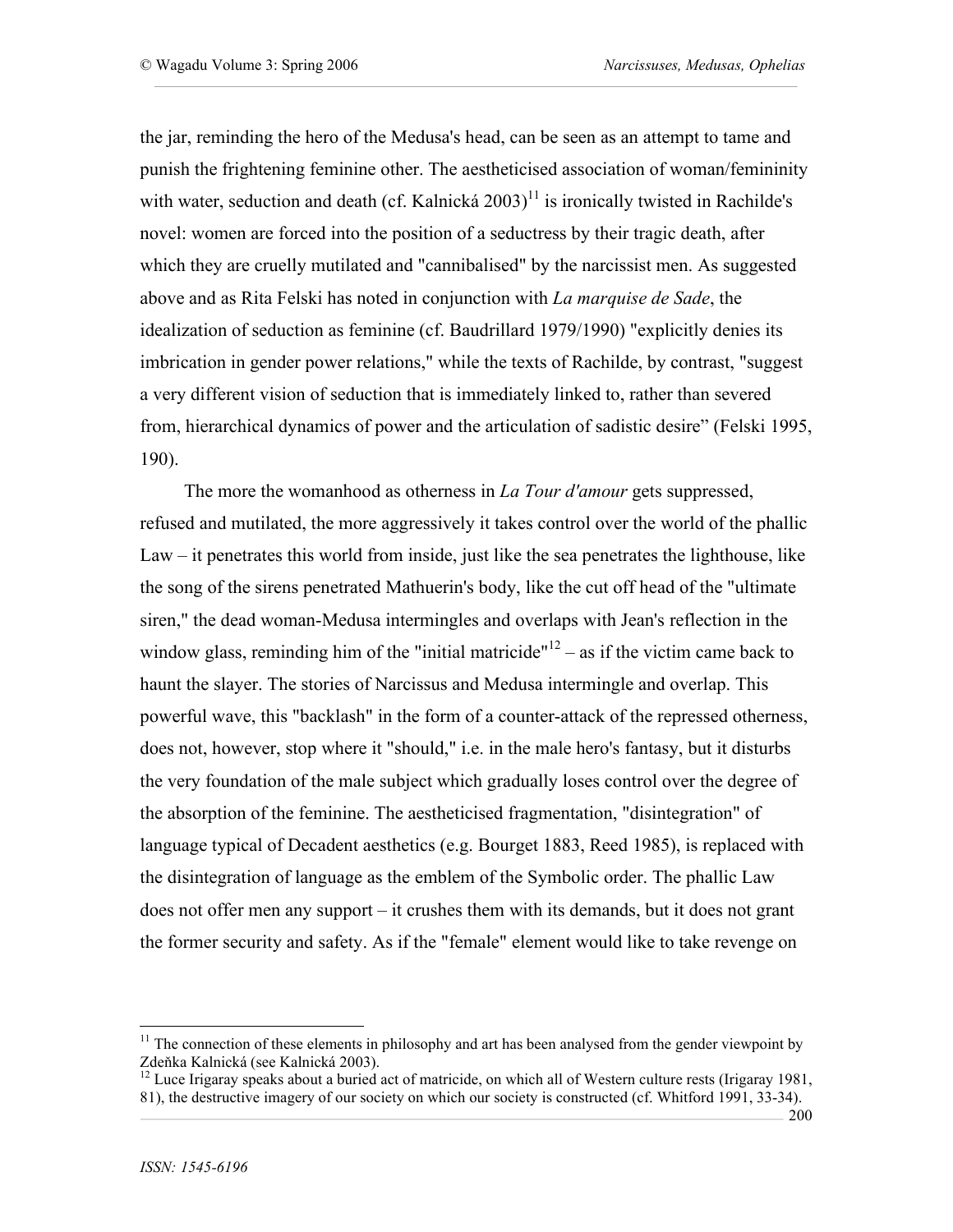men,<sup>13</sup> who refuse to concede voice to the "living women" and listen to them (in the novel, the question is e.g. about Jean's lovers, whose version of the story remains untold), isolating and abstracting the female principle from these real, living women, whom they treat as meaningless and interchangeable. In this way, *La Tour d'amour* connects with Rachilde's texts that deal with female sadistic fantasy, the motivating force of which is revenge: "a violent response to the previous condition of [female] powerlessness and impotent rage" (Felski 1995, 191). Such interpretation points to the impossibility to separate the symbolic, discursive dimension from the empirical, material historical one – an issue topical in the contemporary feminist debates, especially those inspired by the thought of the philosophers of "radical sexual difference" as Luce Irigaray, who refuses to dissociate questions of the feminine from the presence of the real-life women (cf. Braidotti 1989, 99).

#### **L.Onerva: Narcissa, Medusa and Ophelia – Thousand Lillies and Death in the Bog**

The above reading of Rachilde's way of treating water imagery and the figures of Narcissus and Medusa in her works from the turn of the 19th and the 20th century questions thoroughly the line of interpretation according to which Rachilde would be relevant for the contemporary feminist criticism merely as a precursor of ideas of performativity and gender masquerade. This questioning, however, does not change the fact that Rachilde refused to be associated with the explicit search for female identity. As an example of a Decadent author who dedicated the majority of her work from the beginning of the 20th century to the theme of the "New Woman," we can discuss the Finnish poet, prose-writer and literary critic L. Onerva. Onerva's relationship with the women's movement was not unproblematic either; the nationalist, conservative and

<sup>&</sup>lt;sup>13</sup> It is interesting to follow how this theme develops in the works by women writers from the 1920s and 1930s. Kukku Melkas offers a most interesting analysis of an apocalyptic novel *The Revenge of the Holy River* (Pyhän Joen kosto) by the Finnish writer Aino Kallas (1878-1956), in which an engineer Adam Dörffer, representing masculine power, rationality and technocracy, tries to bound the "wild" river by a dam in the interest of "civilization" and progress. He falls in love with the "female water element" he originally wants to dominate and, eventually, fuses with it in his violent death, not lacking sadomasochist overtones. Adam's death is a kind of a rebirth, a birth of a "new man", whose fusion with the feminine does not any more point to the strategy of cannibalisation, but what gets emphasised is man's passivity and receptiveness. In his death and rebirth, Adam accepts the "wild" knowledge, represented by the river, which is proved higher than the "masculine" rational knowledge. Melkas sees the novel also as an example of the ecofeminist trend, an early ecological work (see Melkas 2006).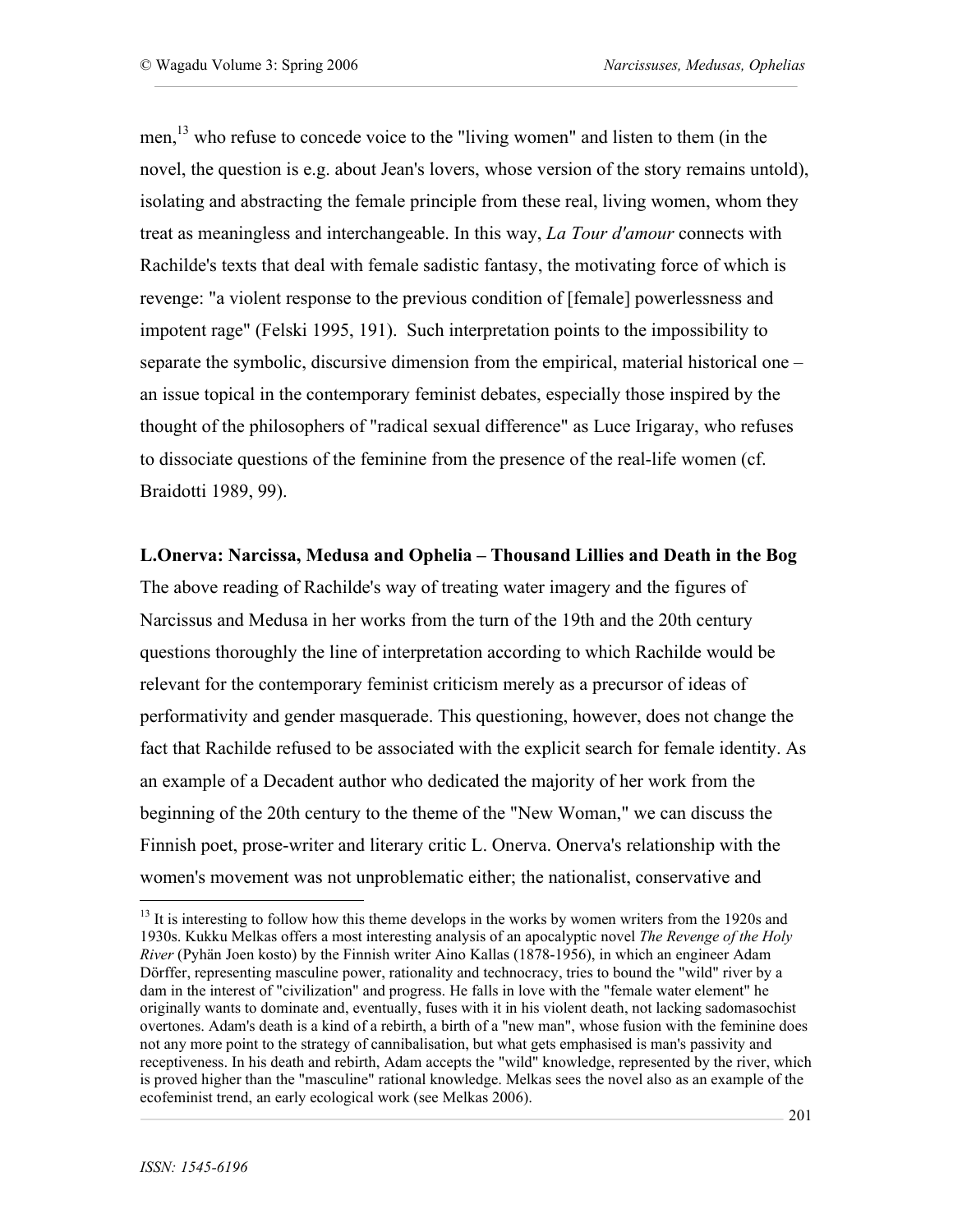moralist spirit of the mainstream women's movement in Finland caused Onerva to identify more with her male artist colleagues (Symbolists and Decadents) than with the women's movement. However, the position and fate of "real women" was much more important for Onerva than for Rachilde, just as the issue of the position of woman writer, which was a role that she, unlike Rachilde, did not refuse. Onerva did not wear men's clothes: on the contrary, she acted in public as an explicitly feminine woman with a strong inclination towards narcissism. She was perceived as a transgressive persona, given the above-mentioned moralist spirit of the Finnish women's movement.

Already in Onerva's early poems we can find a spectrum of various strategies as far as the treatment of the turn-of-the-century icons of womanhood is concerned: there is both pleasure from identification with some female figures considered transgressive in the given context, narcissist pleasure from the role of erotic object, but also frustration resulting from such role, from the position of the female Narcissus. At the same time, however, man's objectifying look wakes up muse's self-consciousness and the consciousness of her body, which points to the impossibility to separate objectification from subjectification.

At the turn of the century, the male Narcissus's look in the water mirror becomes a pretext of identity contemplation, while in case of woman this look associates vanity and superficiality (e.g. Dijkstra 1986, 143-144). The paradox of the female Narcissus, well known from psychoanalysis, is present in the following Onerva's poem: "Mists float along the sea / heavily and slowly.  $\frac{1}{1}$  am looking for a drowned lily  $\frac{1}{1}$  on the open sea.  $\frac{1}{1}$ Mists float along the sea / heavily and slowly. / Down, down, lunatic / there you get a hundred lilies! (Onerva 1908).<sup>14</sup> We can interpret the poem from a gender-neutral point of view which could be backed by the nonexistence of the grammatical gender in Finnish. The questioning of polarities between heights and depths, connected here with the Narcissus myth, fuses with the feelings of the Decadent artist: in the world that surrounds him, he feels to be a child of a "mirage of the sky," like a narcissus growing on the verge of the abyss – the sky above is the same illusory as his reflection on the water surface, which only covers dangerous depths. The Narcissus myth fills the archetype of the artist's

<sup>&</sup>lt;sup>14</sup> The translations of Onerva's texts are mine.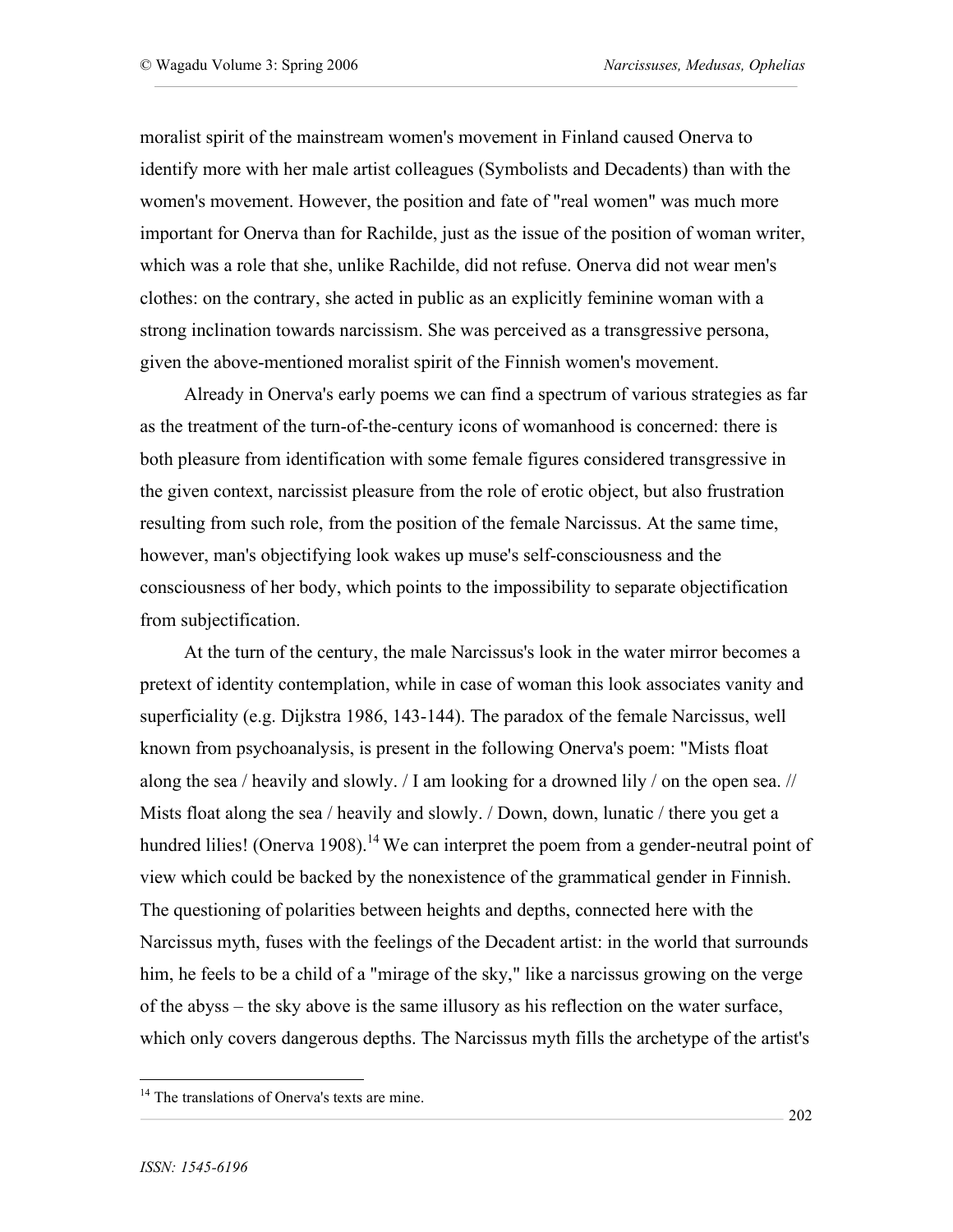journey with a new meaning: it has to lead first down, into the depths, in order to be able to head for the heights. The descent into the watery depths, surrender to mysterious and unknown forces, powers of night and the unconscious, functions often as a pre-requisite of finding ideal creative powers (cf. Lyytikäinen 1997, 64). Narcissus dives into the water, into his own reflection in an illusory conviction that he is going to find there his real self, the truth, knowledge and artistic inspiration, symbolized by the enigmatic "lily" in the poem.

As mentioned earlier, Narcissus, associated in Symbolist and Decadent art with homosexuality and effeminacy, was, just like the dandy and the prototype of the Decadent artist in general, represented as a feminine man, never as a masculine woman. Narcissus's female counterpart in the Ovid's myth is the nymph Echo. However, as various feminist scholars have pointed out, this gender polarity cannot be symmetrically reversed (e.g. Segal 1988). In the work of some Decadent women writers, Narcissus and Echo fuse into a figure of Narcissa (cf. Dijkstra 1986, 143-144), by means of which the author tries to reveal the mystery named "woman" and investigate the issue that began to be called the unconscious. Thus we can interpret the "lost," "absent" lily as a metaphor of the mystery of femininity, as the desired key to the proper self. During the search for this key one has to descend into the depths – the depths doubly unknown, because if the male unconscious is a riddle, the female unconscious is something not only mysterious, but also terrifying, not only for the man, but for the woman herself as well. In the depths of the "female" sea element, there are hundreds of these keys-lilies; the price necessary to pay for their discovery is, however, the voluntary relinquishment of the Symbolic Order, the fall into chaos and the "Semiotic", in other words, madness (cf. Kristeva 1974/1984). Different interpretations of metaphors of heights and depths create an interesting tension between meanings that are traditionally ascribed to these polarities, and possible new meanings. If we prefer the metonymic vision, there is, again, a possibility to see the woman-flower as a part of the water element, in which materializes the unrestrainedness of this element, that offers woman boundless freedom, though at the highest price (cf. Kainulainen 2001).

203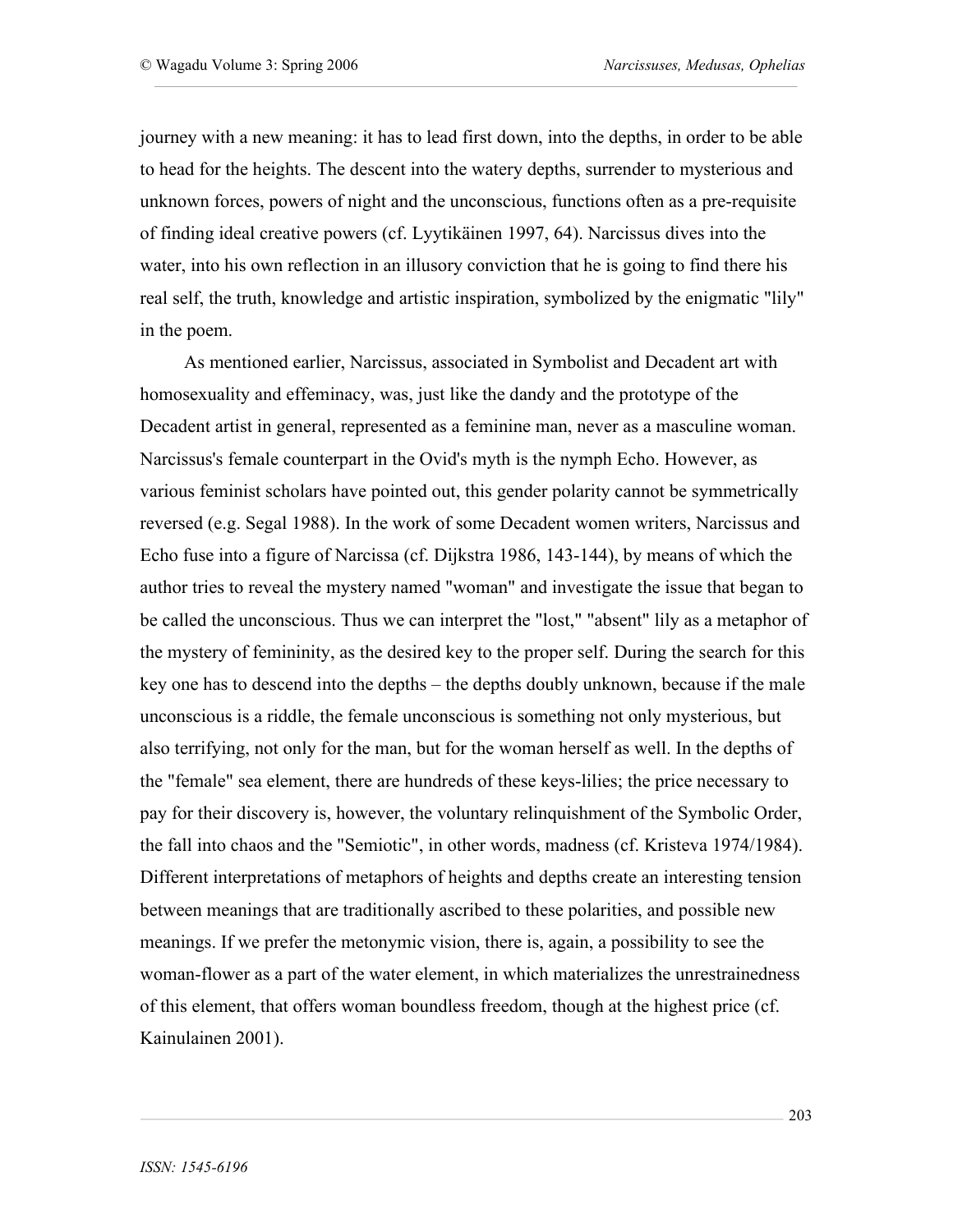For a woman, looking for the "drowned flower" in the water depths (other meanings of the Finnish word "hukkunut", translated above as "drowned", are "lost, absent, missing"), it is possible to identify with this absent, illusory flower. Thus the flower can be interpreted as a metaphor of woman's absence, void and negativity. In the turn-of-the-century art, women were often identified with flowers and perceived as interchangeable, just like flowers (cf. Dijkstra 1986, 60 and Homans 1986, 281). The figure of the mad woman in her interchangeability with flowers can be thus associated with Ophelia, whose self-sacrificial madness was connected to her devotion to her man; Ophelia "surrounded herself with flowers to show her equivalence to them," and at the end "committed herself to a watery grave, thereby fulfilling the nineteenth century male's fondest fantasies of feminine dependency" (Dijkstra 1986, 42). We can, however, connect the figure of Ophelia with that of Narcissus, fuse them into a kind of a "New Woman" who departs from the dependency on man, but, after she sunk into the depths of her unconscious and madness, her sacrificial mission is erased and she finds a promise of female creativity, of a new female identity. Ophelia's "feminine passivity," emphasised by the Decadents as lethal languidity, can be seen in an empowering way, if we try to interpret her not through the concept of "negative narcissism," associated with melancholy, 15 but with the help of the concepts developed by Lou Andréas-Salomé in her revision of Freud's theories of narcissism. Salomé defined passivity as openness and receptivity to the life that lives through but is neither encompassed by nor accessible to the conscious subject. Salomé advocated "an unconscious with a positive dimension which offered the possibility of "regression" to a primal undifferentiation without pathology, to "woman," whom she defined as "a regressive without a neurosis," remaining "interested in the moments when the narcissistic undifferentiation was recovered in artistic creativity" (Martin 1991, 203-206).

The most radical problematisation of the figure of female Narcissus in conjunction with the constructions of female subjectivity is to be found in Onerva's top prosaic achievement, the novel *Mirdja* (1908). The novel can be characterised by the oxymoron a Decadent *Bildungsroman* or a *Künstlerroman* with a female protagonist. It is a typical

<sup>&</sup>lt;sup>15</sup> Such interpretation would follow Julia Kristeva's concept of identification of woman with death, based on the "negative narcissism" (Kristeva 1987/1989).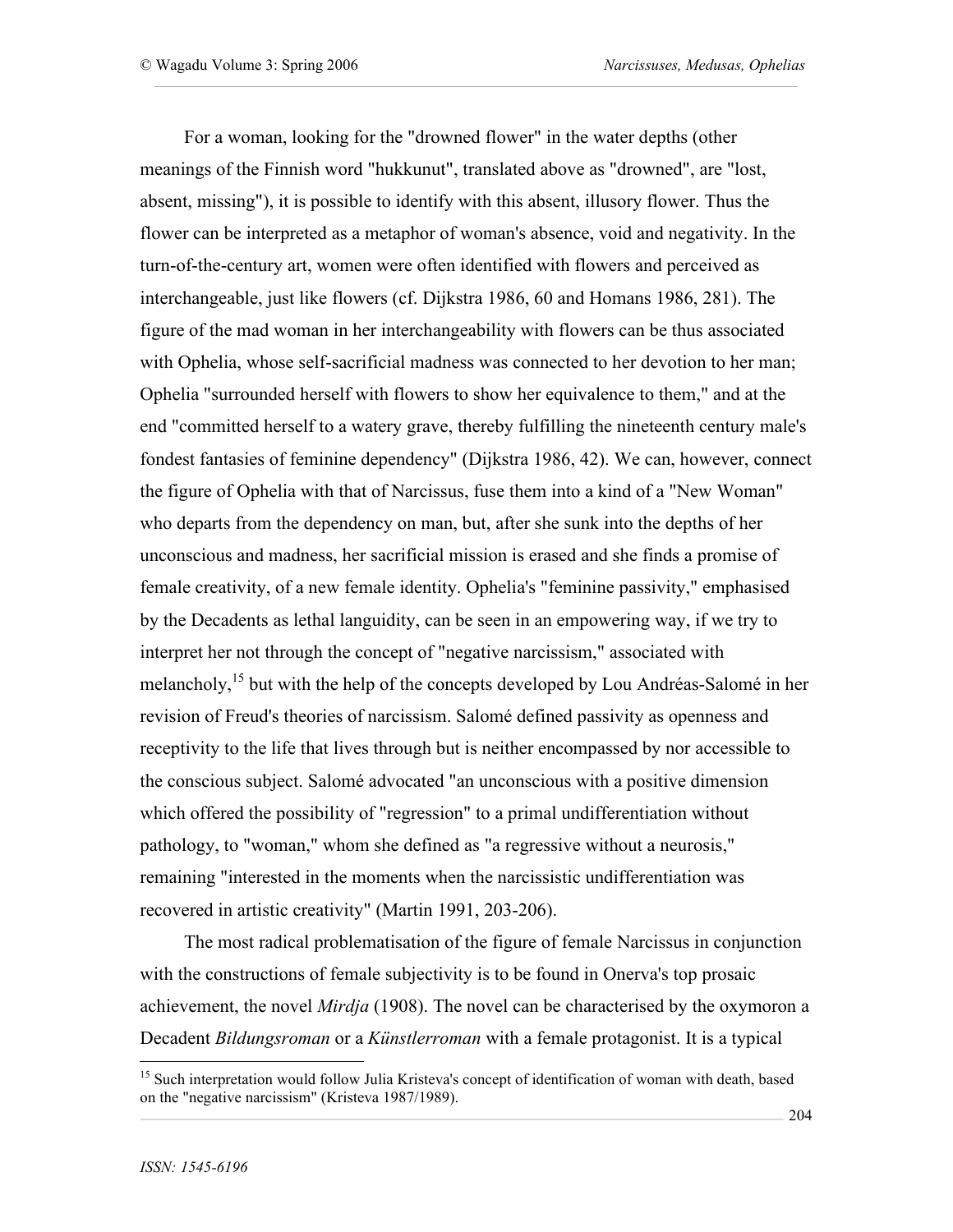Decadent novel focused not on the plot, but on the heroine's inner life, dream visions and contemplations. The heroine Mirdja is an exceptional human being in many respects, famous (or, better to say, infamous) for her unconventional behaviour. As many other heroines of the "New Woman novels,"<sup>16</sup> Mirdja refuses all traditional female roles and patterns of behaviour and looks for what to replace them with. Like the lyrical subjects of Onerva's early poems, also Mirdja oscillates between various icons of womanhood (from the pleasure caused by the role of a passive erotic object to the use of archetypal roles of cruel and demonic women, felt as transgressive) and desire to become a creative subject, equal to the male one. She is not burdened by the conventional morals; she was not raised in a traditional family, but was educated by her uncle, who considers himself a Decadent dilettante, just as Mirdja's other educator, a bohemian Rolf Tanne. Mirdja styles herself into a role of a Decadent dandy, but her body<sup>17</sup> appears to be an obstacle. She is a beautiful, highly "feminine" woman and thanks to her looks, she is constantly offered the roles available to women in the sphere of art: that of the muse, bayadere, at best that of the reproductive artist (actress and singer), in short, a figure that can stand for the "eternal" feminine, an object of inspiration for a creative (male) artist.

Mirjda's educators consider the fact that she was raised without the mother a great advantage: she was spared the "harmful influence" of the bourgeois moralist women and can become a "superhuman," universal creature, free of the traditional gender stereotypes. However, the Nietzschean Overman, as well as the fantasies of the "New" – androgynous– human being, fail when they have to be incarnated in the female body. Thus Mirdja is constantly confronted with her "femaleness" and forced to give it a meaning . This stimulates her to search for female role models and a mother figure. However, the feeling of uniqueness and the narcissist feelings that her educators encouraged in her, impedes her from getting close with other women.

As a Decadent, Mirjda resorts to identification with dream visions, artistic fantasies, or, directly, with art works – a theme well known from both work and life of the famous Decadent and Symbolist writers as Oscar Wilde and Valeri Bryusov. In

<sup>&</sup>lt;sup>16</sup> See e.g. Ardis 1990, Showalter 1990/1995, Ledger 1997, Richardson & Willis 2001/2002, Witt-Brattström 2004.

 $17$  On the issue of body and mind in *Mirdja* see Lappalainen 1991.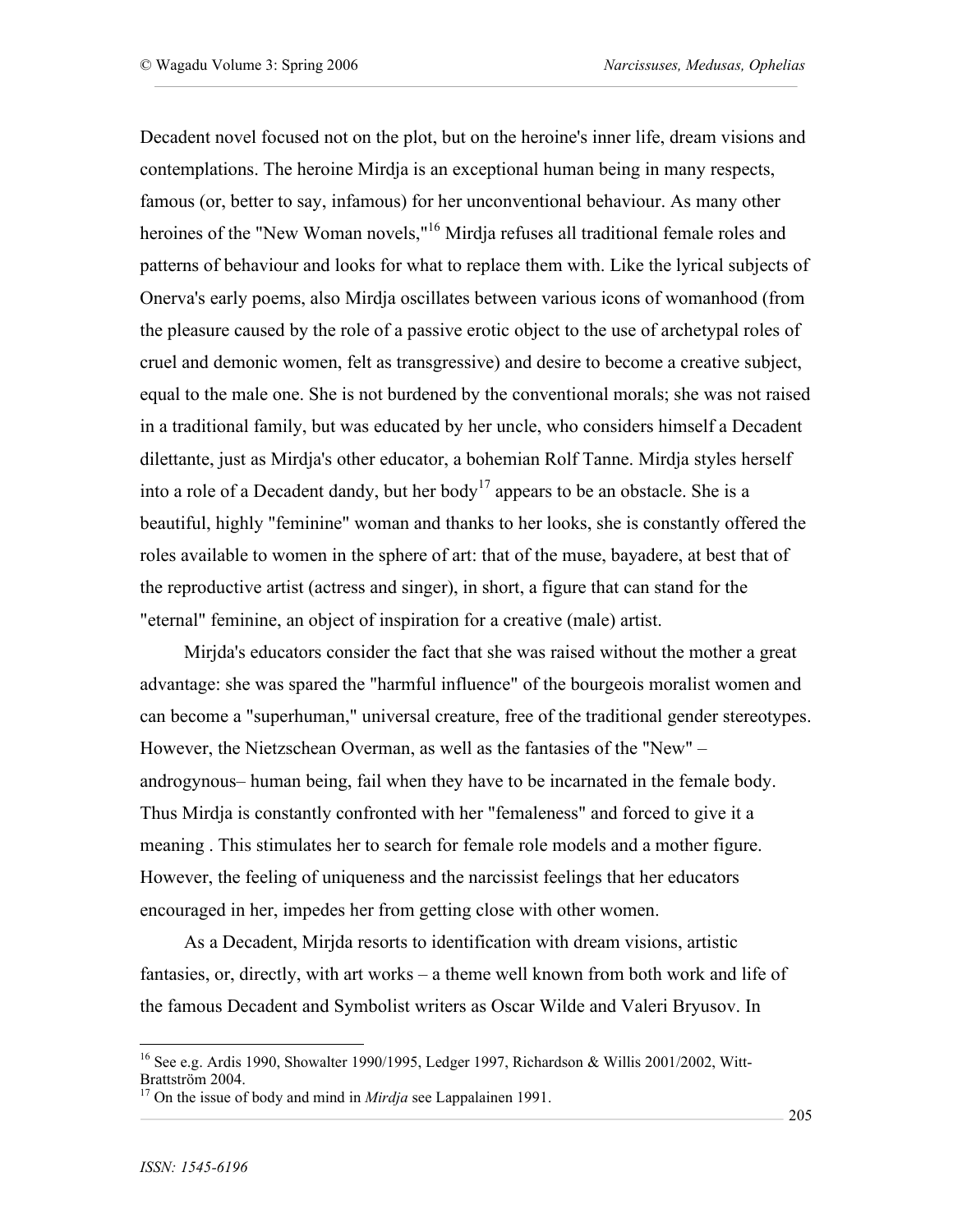Mirdja's case, the fateful work of art is not her portrait, but Crivelli's painting of a female saint that Mirdja calls a madonna, with which she falls in love and in which she narcissistly mirrors herself. The encounter with the painting in a Paris gallery is also an important chapter in the heroine's search for the new divinity. Mirdja was raised in the conviction that God is dead and her search for the alternative of the traditional patriarchal God gradually fuses with her search for the mother figure and the ideal of womanhood with which she can identify. The picture of the catholic saint/madonna seems to represent such an ideal, absent in the Protestant tradition that had surrounded Mirdja so far. At her first encounter with the painting, Mirdja declares: "... now I have found for myself a chapel and a holy picture which I will love" (Onerva 1908/1982, 146).

Mirdja visits the painting every day and feels she has finally found what she was looking for: a maternal and female idol as well as the strength to try to appropriate the look that had so far objectified her, and, at the same time, to combine the pleasure resulting from the admiration of a woman with the narcissist pleasure resulting from admiring herself: "My God, how beautiful can woman be! Sometimes I desire to be a man, just to be able to derive pleasure from woman, yes, and why not, also from myself. Isn't it better to be the one who experiences the pleasure than the one who causes it?" (Onerva 1908/1982, 146).

The maternal attributes of the saint-madonna are, however, soon suppressed (there is no mentioning of the child in conjunction with the painting). Mirdja's inner monologue, in which it is impossible to differentiate if she is talking about the woman in the painting or about herself, suggests how her "Decadent" education and narcissism impedes her from loving real women: "But my Madonna, whom I love, is neither a real Madonna nor a real woman. (...) Since she is cold and immobile as stone (...) and dwells in an old golden frame. (...) Oh, pale Narcissa, you have turned into stone on your silk stalk!" (Onerva 1908/1982, 146-147). The "love" for the ornamentally aestheticised icons of womanhood is also an omen: sterility, "untouchability" and "stoneness" turn the madonna from a possible symbol of maternal love into a pagan idol and a terrifying symbol of castration: "Everyone has her own Medusa and she was mine. I turned into stone on the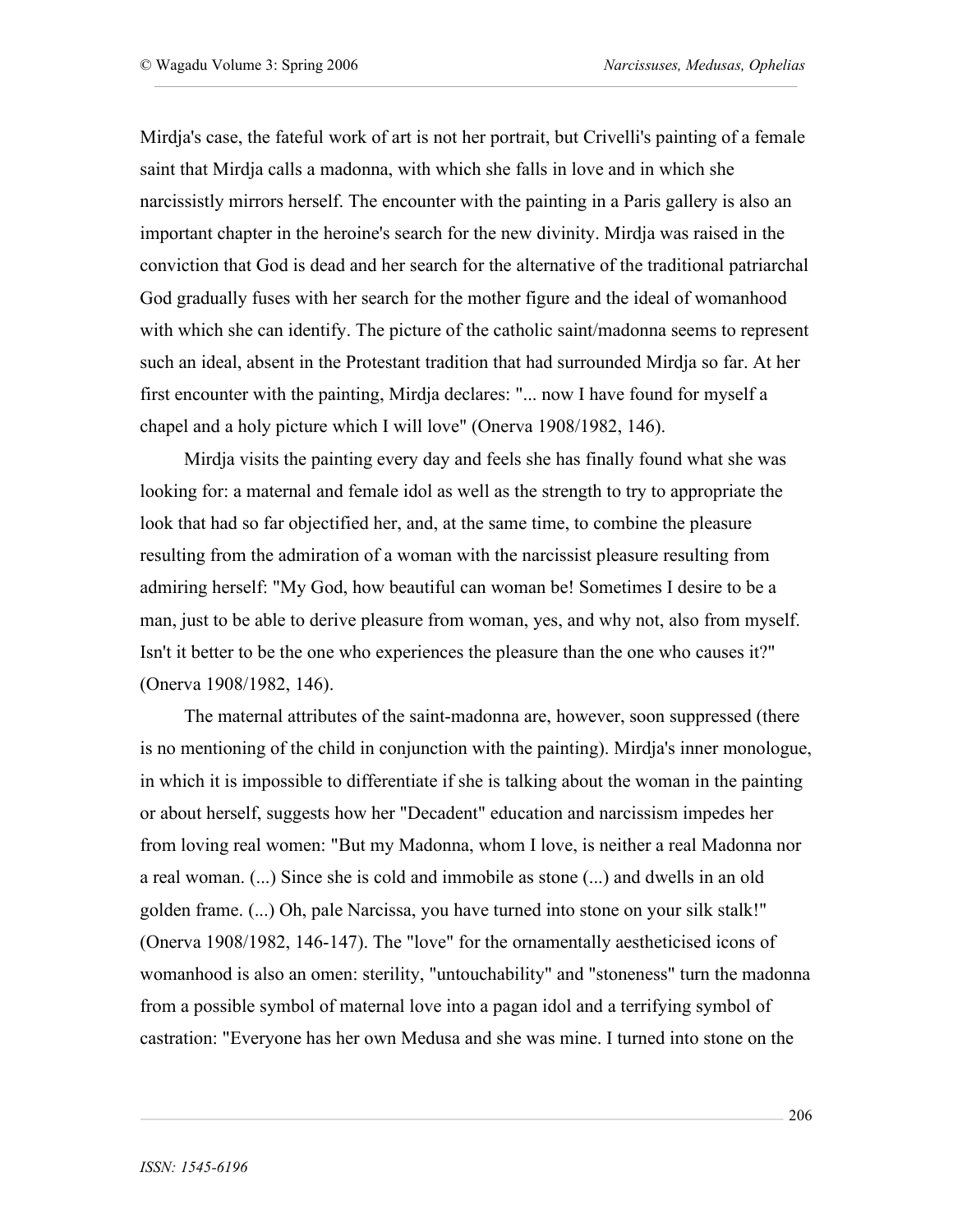spot. And since then I do not do anything else but look at her and worship that cold and immobile idol. Since she is cold and immobile as a stone." (Onerva 1908/1982, 146).

The characteristics of the saint-madonna as Medusa does not, however, first appear as completely negative – even if Mirdja admits her incapability of any "real" feelings, it seems that there would be a possibility to draw creative power from the figure in the painting: she feels an immense desire to get the saint-madonna for herself and starts to "steal" the painting piece by piece by copying it for herself.<sup>18</sup> At first sight, Mirdja just copies a representation of woman created by a man – however, she herself emphasises that she does not copy it faithfully, but "falsifies" it: "So I began to steal her, to falsify her, carrying her home piece by piece. Every morning I looked at her and every afternoon I tried to return her jeweled splendour on the canvas. I am not a painter and my work was like dream writing. But I got something of her for myself..." (Onerva 1908/1982, 147). "Falsifying" a madonna without the child, i.e. without the son, "dream writing," can mean an endeavour to express the female creative powers outside the frame of reproductive art, allowed to women. At the same time, it suggests a potential vision of the madonna as a mother of a daughter, questioning the traditional mother-son dyad (Rojola 1992). In the sense of the Irigarayan *mimétism* (cf. Irigaray 1977/1985), the "falsifying" of the painting of a woman by an aspiring woman artist can be seen as a metonymic strategy aimed at stabilizing a bond between women. A possibility to experience pleasure from female beauty in the position of the subject-spectator while remaining a woman, a possibility to appropriate a man-made icon of womanhood, to make strategic use of the power of archetypal monsters, to draw force from them and use them directly or indirectly for the search of the newly defined female identity is, however, thwarted by an interference of an unknown man: "The one and single time in my life I admired a woman and even then  $-a$ man stepped between us." (Onerva 1908/1982, 147). An unknown man who begins to observe Mirdja in the gallery, closes her with his first line into a bewitched narcissist circle: "You must be an incredibly vain person, being able to sit and admire your own picture..." (Onerva 1908/1982, 147). The following day the man decides to restore the "order" of things and, with a brush in his hand, asks Mirdja: "Dear young lady, whoever

 $18$  On the possibility to "steal", appropriate Medusa as a symbol of female joy and creative powers cf. e.g. Cixous 1974/1980, and Clark 1991.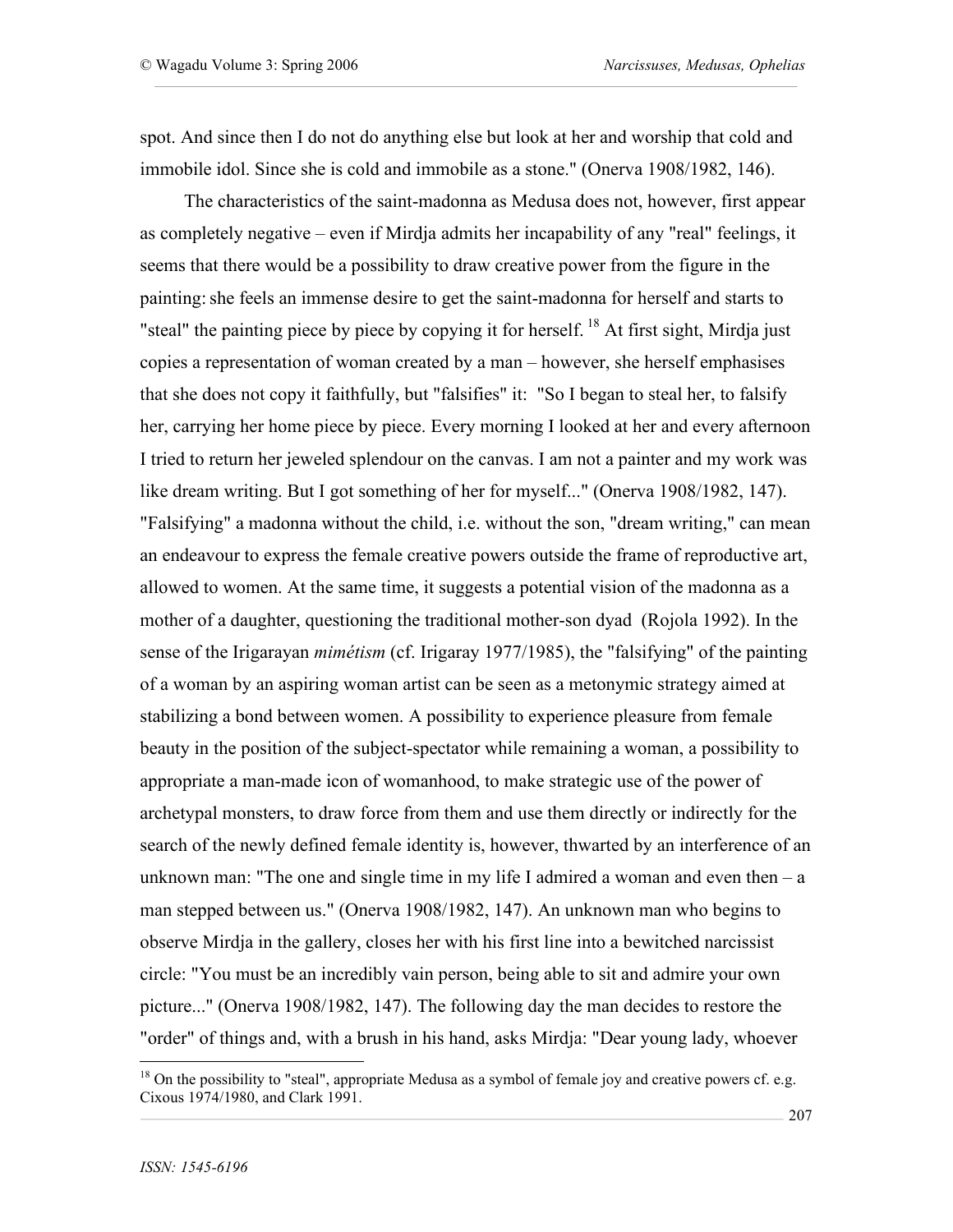you are, please allow me to paint you." (Onerva 1908/1982, 148). Mirdja escapes: her biggest fear is the fact that she feels a strong attraction for the man and that she suspects she could be easily lured into the role of a passive model of a muse-inspirer, a role that gives her narcissist pleasure, but prevents the escape from the existing stereotypes.

As a result of the man's intervention, the madonna-Medusa turns into a horrifying other, in a way that is typical for Onerva's ambivalent and ironic approach. The mighty mythical creature Medusa becomes finally a monster whose look turns into stone the woman who identifies with her. The complex play of Mirdja's narcissist mirroring results in her becoming sterile both as a creative artist and as a woman. She remains a childless dilettante: she is unable to live up to her Decadent educators' contradictory dreams about the "female Overman" and muse-inspirer in one person, she does not become a creative artist, she fails to establish relationships with other women and she does not fulfill the traditional female roles either, especially that of motherhood, which she finally understands as the only possible way out from her failures.

The process of mapping of a woman's portrait through "stealing" it points to a slow and painful project, during which the woman artist has to work through various images of womanhood as well as the notions of self-portrait, self-representation, authorship and creativity; a project connected with the basic problems of the feminist aesthetics and theories of representation. If we understand gender and its representation as both product and process, Mirjda's affirmation "But I did get something of her for myself" acquires an important meaning. When read through the Irigarayan strategy of *mimétism*, the fusion of the stories of Medusa and Narcissus as well as Mirdja's "falsifying" and "stealing" of the painting points, on the one hand, to subsumption of ideas developed according to the masculine logic, but, on the other hand, also to playful repetition, with the help of which it is possible to make visible what had to remain invisible.

The same ambivalence occurs at the ending of the novel. Mirdja gets married and after many peripeties, her difficult relationship with her husband Runar develops into a total symbiosis, which manifests itself as a return to childhood, to a kind of a Kristevan "Semiotic paradise." However, they both have to pay the highest price for such return: regression, oblivion, madness and the loss of identity. After Runar's death, the late Mirdja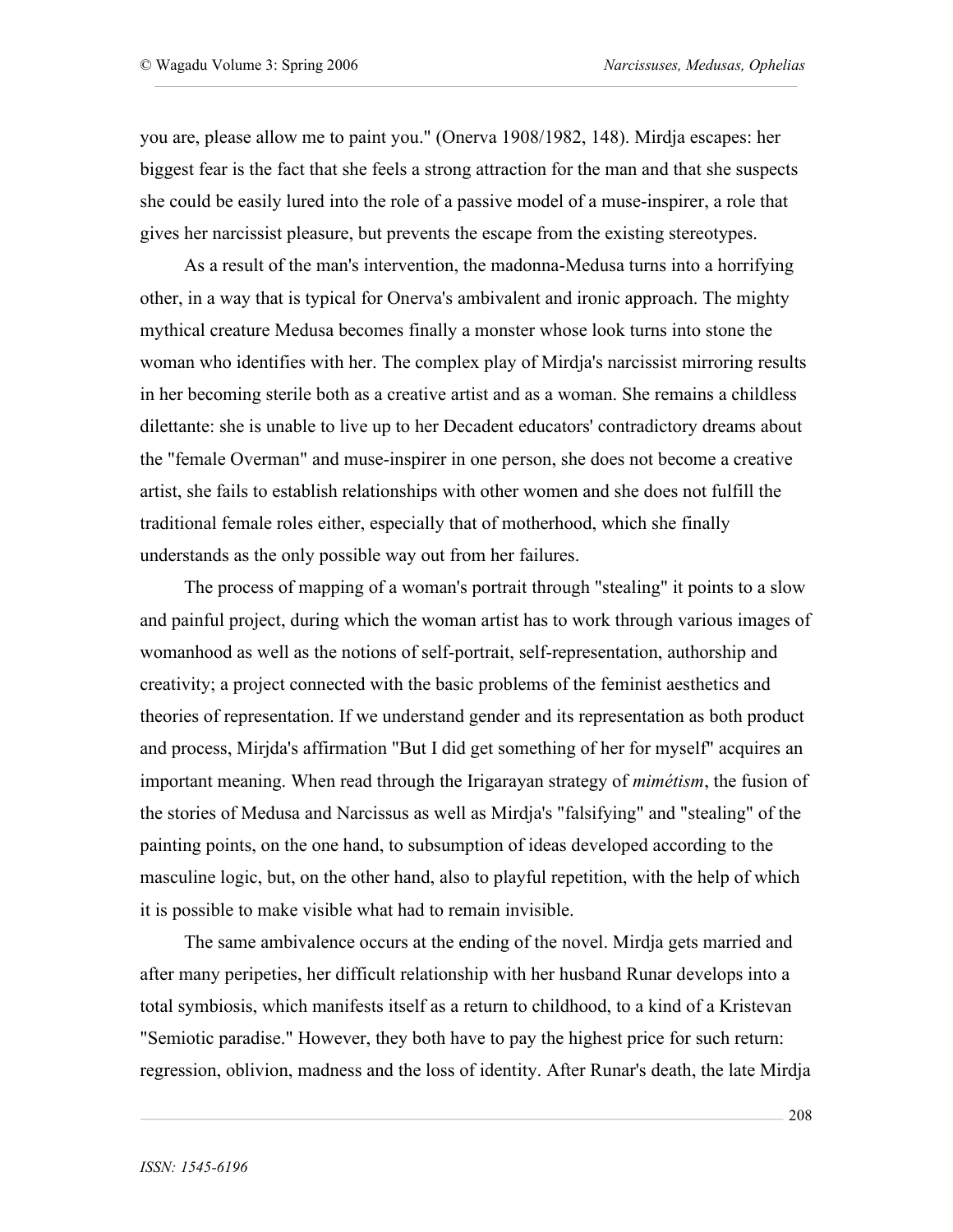feels lost and calls herself a "sterile prostitute," obsessed with the fact of being childless. The novel ends with the scene in which Mirdja sinks into a bog, where she is looking for her non-existent child. The old mad Mirjda can also be seen as a grotesque version of the Decadent Ophelia – her "union" with the bog is described with synaesthetic images, where the scent of bog herbs intermingles with cries of birds and with the image of Mirdja being wrapped in a white shroud of the bog mist (Onerva 1908/1982, 297).

The bog, an intermediate and ambivalent piece of land between water and solid ground, can be seen as both Symbolist soulscape and the Decadent version of the Mother Earth, the Great Mother, given the Decadent indulgence in intermediate states and the state of ambivalence. The return to the womb of the Mother Earth (whom Onerva often invokes in her work) often fuses with the return to childhood and to mother's womb in general. Mirdja's union with it can be also read as a grotesque variant of melting into the pantheist "sea of life," an image widely explored in the turn-of-the-century Finnish literature (cf. Sarajas 1961). Mirdja's search for the nonexistent child can be also interpreted as her last attempt to find her self in femininity as a creative principle and to return to the mother she never knew (Parente-Čapková 1998).

If we come back to the figure of Narcissus-Narcissa and the metaphors of heights and depths, the image in which Mirdja sinks into the bog, a frequent symbol of the unconscious in Nordic Decadent writing (cf. e.g. Koskimies 1968, 89), can be read as a bitter parody of the above mentioned figurations of the Decadent Narcissus in his search of the "true self."

The association of the bog with the maternal womb, femininity and death unites, again, the stories of Medusa and Narcissus. It recalls both the concepts of negative and positive narcissism: Mirdja, "prone to regressive narcissism" as every woman (cf. Martin 1991, 214), is a prototype of the female version of the melancholic Narcissus (cf. Lyytikäinen 1997, 73-104), but her "passive" union with the moist part of the Mother Earth, her plunge into the bog, can be interpreted in the vein of Lou Andréas Salomé's concepts of passivity as "openness and receptivity to the life that lives through but is neither encompassed by nor accessible by the conscious subject – as a yielding to that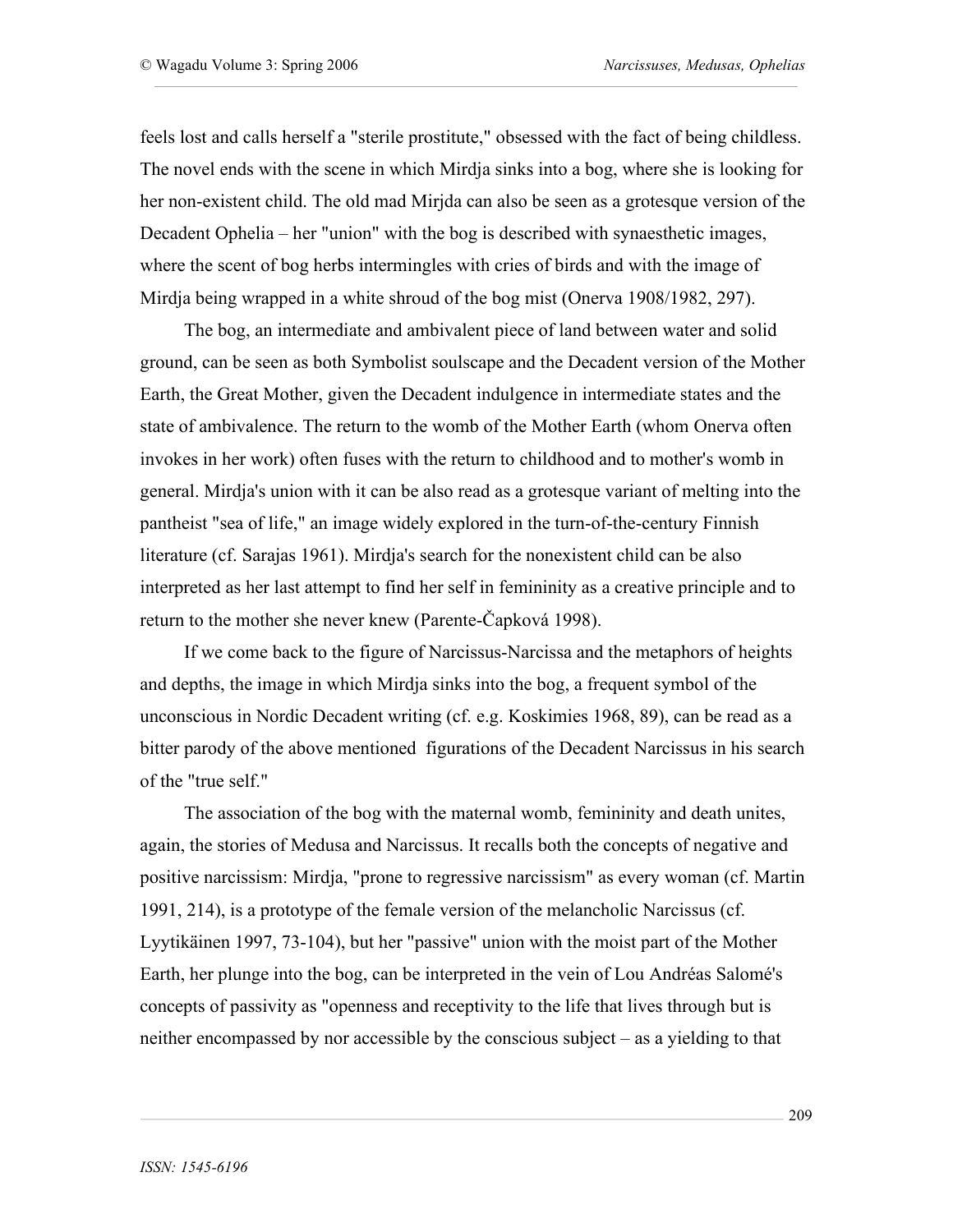which exceeds and, from a certain point of view, may seem to threaten the ego and its demands for control and coherence" (Martin 1991, 203).

\*

Analyses of the gender aspects of the ways in which Decadent women writers used and fused the figures of Narcissus and Medusa against the background of water imagery, and in which they used other figures associated with water as Ophelia, help us to problematise any straightforward readings of their works. The particular strategies used by Rachilde and Onerva when creating and re-creating Decadent poetics can be read as a deep concern with the repressed feminine other. Both male and female Narcissus are confronted with the repressed feminine, cast off into the sphere of the Kristevan Semiotic. For the male Narcissus in Rachilde's work, the feminine represented by the decapitated "Medusa" in the metonymic connection with the "feminine" water represents a threat both to the traditional masculinity and to the Decadent effeminate masculinity. The *fin-de-siècle* crisis of the masculine subject creates the conditions for the emergence of the repressed and feared feminine. This process, which could break down the narcissism of the (male) subject and open him to the Other, is, however, a very complex one.<sup>19</sup> In Onerva's texts, the repressed feminine associated with water imagery and represented by the figure of madonna/Medusa appears as threatening for the becoming female subject, but it still gives a promise of empowerment, creativity and new female identity. In Rachilde's texts, the Decadent narcissist homosociality, effeminacy and masquerade is subverted by the "female" element; in Onerva's work, the constructivistnarcissist moment is subverted by the Decadent passivity and melancholy, but restored again as a promise. The manifestations of the "negative" narcissism are compensated by the possibility of the "positive" one.

Rachilde's and Onerva's strategies can serve as an example of approaches adopted by women writers at the turn of the  $19<sup>th</sup>$  and the  $20<sup>th</sup>$  century in search for the new meanings of old myths. On the one hand, the Decadent crisis of the traditional concept of mimesis, the exacerbated aestheticism, the cult of the artificial feminine and a very cautiously defined transgression makes the search for the positively defined female

 $19$  This process can be paralleled with some phenomena in the contemporary philosophy as analysed by Luce Irigaray and Rosi Braidotti (cf. e.g. Whitford 1991, 31-34).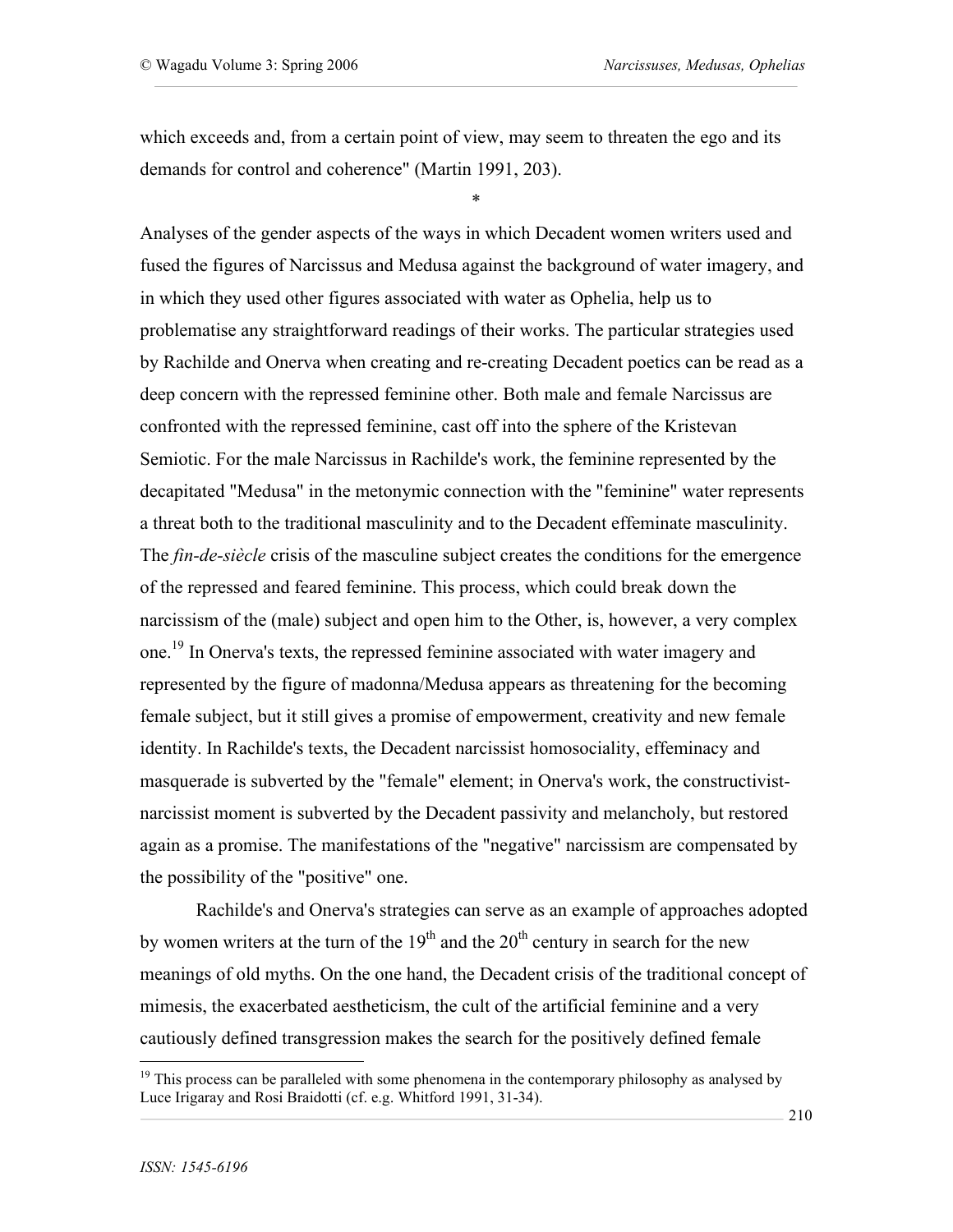identity very difficult; on the other hand, in its emphasis on the importance to let speak the other in the form of the repressed feminine, the work of these authors foretells the complex and multilayered way in which the  $20<sup>th</sup>$ -century women writers use the water imagery and the mythical and literary figures connected with it.

### **REFERENCES:**

ARDIS, Ann L. 1990: *New Women, New Novels: Feminism and Early Modernism*. New Brunswick: Rutgers Univ. Press.

AUERBACH, Nina 1982: *Woman and the Demon: The Life of a Victorian Myth*. Cambridge, Mass.: Harvard Univ. Press.

BAUDRILLARD, Jean 1979/1990: *Seduction.* London: Macmillan.

BOURGET, Paul 1883/1895: *Essais de la psychologie contemporaine*. Paris: Alphonse Lemerre.

BRAIDOTTI, Rosi 1989: "The Politics of Ontological Difference". In: Brennan, Teresa (ed.): *Between Feminism and Psychoanalysis*. London: Routledge.

BRAIDOTTI, Rosi 1991: *Patterns of Dissonance. A Study of Women in Contemporary Philosophy*. Cambridge: Polity Press.

BRAIDOTTI, Rosi 1998: "Sexual Difference." In: Jaggar, Alison M. – Iris M.Young, *A Companion to Feminist Philosophy*. Maiden, Massachusetts & Oxford: Blackwell Publishers.

BUTLER, Judith 1990: *Gender Trouble. Feminism and the Subversion of Identity*. London: Routledge.

BUTLER, Judith 1986/1998: "Sex and Gender in Simone de Beauvoir's *Second Sex*" In: Fallaize, Elizabeth (ed.), *Simone de Beauvoir. A Critical Reader*. London & New York: Routledge.

CIXOUS, Hélène 1974/1980: "The Laugh of the Medusa." In.: Marks, Elaine – Isabelle de Courtivron, (eds.), *New French Feminisms*. Amherst: Univ. of Massachusetts Press.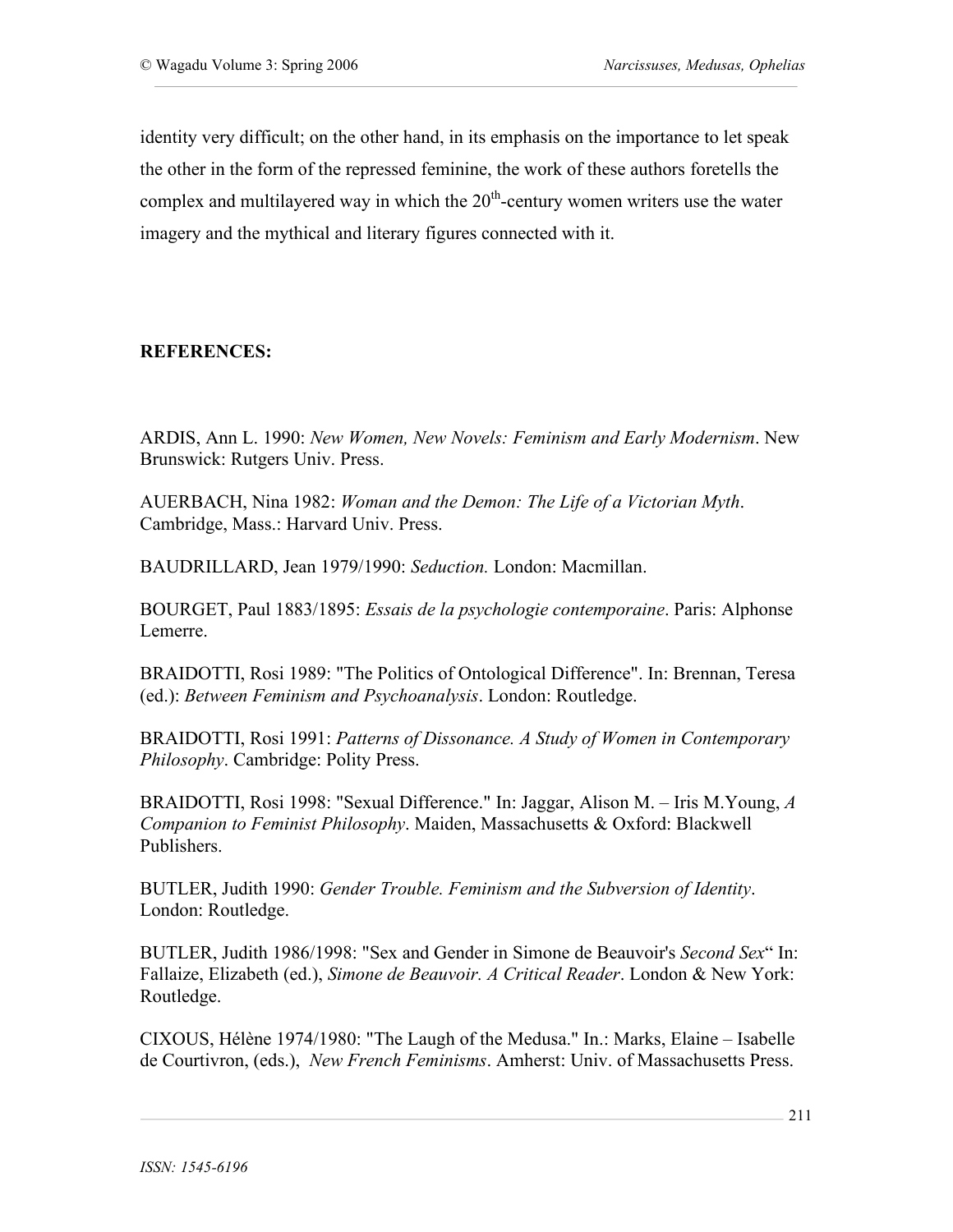CLARK, Suzanne 1991: "Medusa and Melancholy." In: *Sentimental Modernism. Women Writers and the Revolution of the Word*. Bloomington: Indiana Univ. Press.

CUDDON, John Anthony 1977: *A Dictionary of Literary Terms*. London: Penguin Books.

DIJKSTRA, Bram 1986: *Idols of Perversity. Fantasies of Feminine Evil in Fin-de-Siècle Culture*. New York & Oxford: Oxford Univ. Press.

FELSKI, Rita 1994: "The Counterdiscourse of the Feminine in Three Texts by Huysmans, Wilde and Sacher-Masoch." In: *PMLA* 106, No 5, s. 1094-2005, Modern Language Association, New York.

FELSKI, Rita 1995: *The Gender of Modernity*. Cambridge (Mass.), London: Harvard Univ. Press.

FREUD, SIGMUND 1919/1985: "The Uncanny". In: Freud, Sigmund: *The Pelican Freud Library*, 14, ed.,. by J. Strachey & A. Richards. Trans. J. Strachey. Harmondsworth: Penguin.

FREUD, SIGMUND 1921/1940: "Massenpsychologie und Ich-Analyse". In: *Gesammelte Werke XIII*. London: Imago.

FREUD, SIGMUND 1940/1955: *The Complete Works of Sigmund Freud.* Ed. by J. Strachey. Trans. J. Strachey. London: Hogarth Press.

GAGNIER, Regenia 1994: "A Critique of Practical Aesthetics". In: Levin, G. (ed.) *Aesthetics and Ideology*. New Brunswick, New Jersey: Rutgers University Press.

GARBER, Marjorie 1992: *The Vested Interest*. New York & London: Routledge.

GIDDENS, Anthony 1991: *Modernity and Self-Identity. Self and Society in the Late Modern Age.* Cambridge: Polity Press.

GILBERT, Sandra M. 1986: Introduction. In: Chopin, Kate: *The Awakening and Selected Stories.* London: Penguin Books.

GUBAR, Susan 1981: "'The Blank Page' and the Issues of Female Creativity." In: *Critical Inquiry* 8. Nr 2, 243-263 Chicago, University of Chicago Press.

HASTE, Helen 1993: *The Sexual Metaphor*. New York, London, Toronto, Sydney, Tokyo, Singapore: Harvester Wheatsheaf.

HAWTHORNE, Melanie C. 2002: *Rachilde and French Womens Authorship from Decadence to Modernism*. Lincoln: University of Nebraska Press.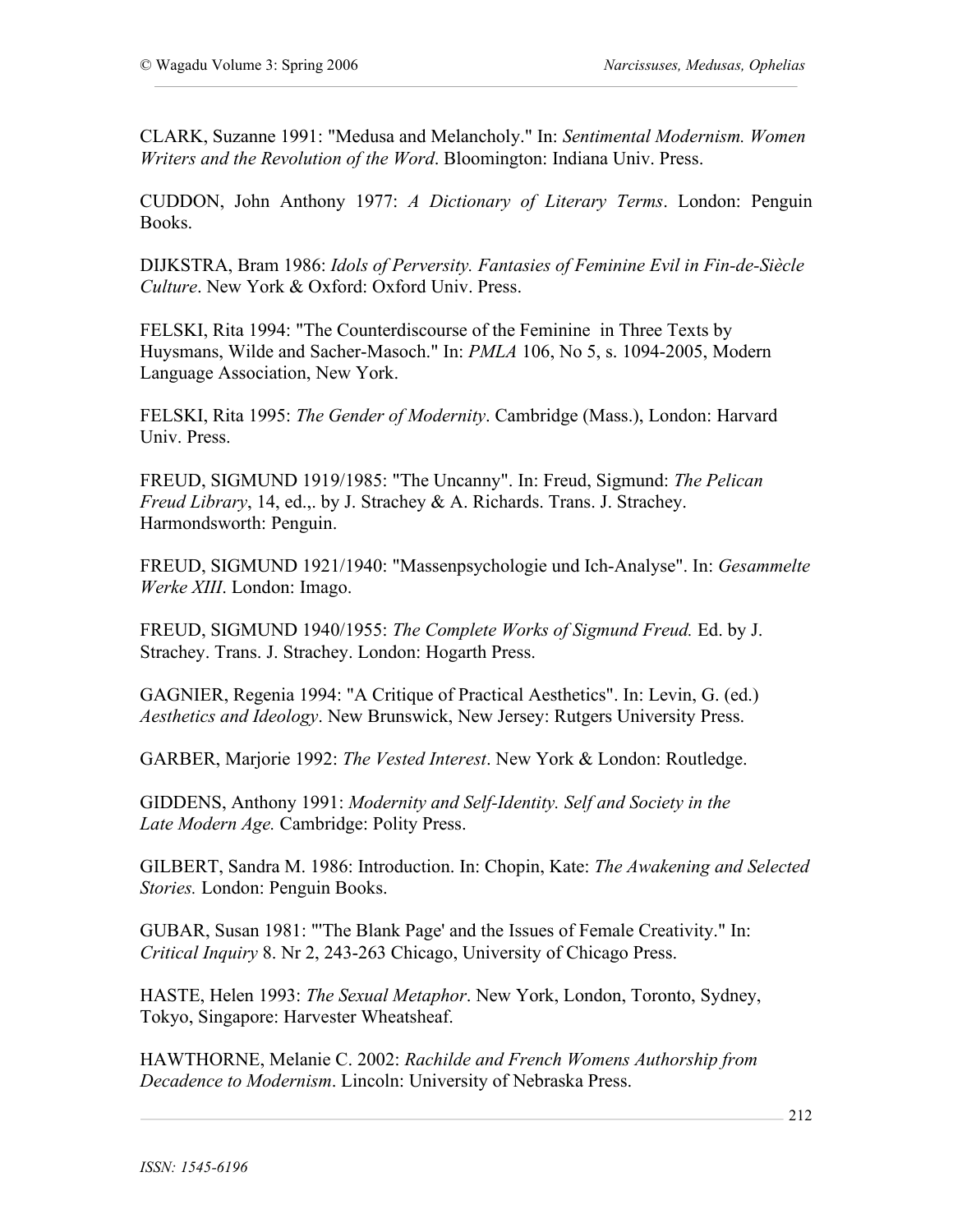HOEVELER, Diana Long 1990: *Romantic Androgyny. The Woman Within*. London: The Pennsylvania State Univ. Press, Univ. Park.

HOLMES, Diana 2001: *Rachilde: Decadence, Gender and the Woman Writer*. New York: Berg.

HOMANS, Margaret 1986: *Bearing the Word. Language and the Female Experience in the 19th Century Women's Writing*. Chicago: Univ. of Chicago Press.

IRIGARAY, Luce1977/1985: *This Sex Which Is Not One*. Trans. by Catherine Porter. Ithaca: Cornell Univ. Press.

IRIGARAY, Luce 1981: *Le Corps-à-corps avec la mère.* Montreal: Editions de la pleine lune.

IRIGARAY, Luce 1984/1993: *An Ethics of Sexual Difference.* Trans. Carolyn Burke and Gillian C. Gill. Ithaca: Cornell Univ. Press

JOHNSON, Mark (ed.) 1981: *Philosophical Perspectives on Metaphor*. Minneapolis: Univ. of Minnesota Press.

JOHNSON, Mark 1987/1990: *The Body in the Mind. The Bodily Basis of Meaning, Imagination and Reason.* Chicago & London: The Univ. of Chicago Press.

KAINULAINEN, Siru 2001: "Kiinatar, vedenneito, alaston minä – runon tulkinta ja Luce Irigarayn mentonyyminen lähestymistapa". In: *Naistutkimus/Kvinnoforskning* 14:1, pp. 16-27, Suomen Naistutkimuksen Seura ry. / Sällskapet För Kvinnoforskning i Finland r.f., Turku/Åbo.

KALNICKÁ, Zdeňka 2003: Žena, voda, svádění a smrt. In: Kalivodová, Eva & Knotková-Čapková, Blanka (eds): *Ponořena do Léthé. Sborník věnovaný cyklu přednášek Metafora ženy 2000-2001.* Praha: Univerzita Karlova, Filozofická fakulta.

KOSKIMIES, Rafael 1968: *Der Nordische Dekadent. Eine Vergleichende Literaturstudie.* Helsinki: Suomalainen tiedeakademia, B 155.

KRISTEVA, Julia 1974/1984: *Revolution in Poetic Language.* Trans. by Margaret Waller. New York Columbia University Press.

KRISTEVA, Julia 1986: *The Kristeva Reader*. Toril Moi (ed.), Oxford: Blackwell.

KRISTEVA, Julia 1987/1989: *Black Sun: Depression and Melancholia.* Trans. by Leon S. Roudiez. New York: Columbia University Press.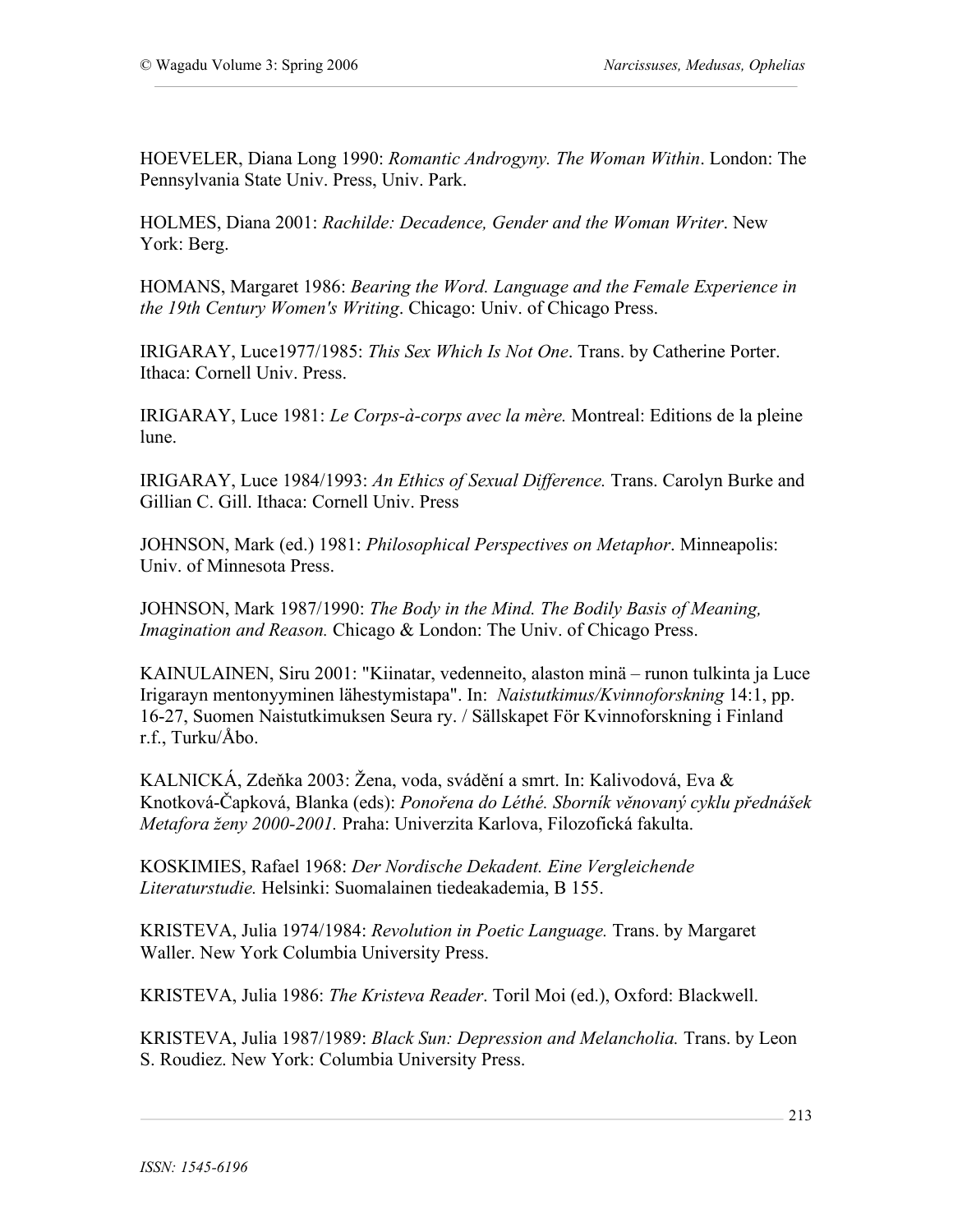LAKOFF, George - Mark JOHNSON 1980: *Metaphors We Live By*. Chicago: University of Chicago Press.

LAPPALAINEN, PÄIVI 1991: "Body or mind: The difficulty of integration in the representation of the female self". In: Lier, A. (ed.): *Modernismen i Skandinavisk litteratur som historisk fenomen og teoretisk problem*. Trondheim: Nordisk institutt, AVH, Universitetet i Trondheim.

LEDGER, Sally 1997: *The New Woman. Fiction and Feminism at the Fin-de-siècle*. Manchester & New York: Manchester Univ. Press.

LLOYD, Geneviève 1984/1993: *The Man of Reason: "Male" and "Female" in Western Philosophy* Minneapolis: The University of Minnesota Press.

L.ONERVA 1908: *Runoja*. Vihtori Kosonen, Helsinki.

L.ONERVA 1908/1982: *Mirdja*. Otava, Helsinki.

LYYTIKÄINEN, Pirjo 1997: *Narkissos ja sfinksi. Minä ja toinen vuosisadan vaihteen kirjallisuudessa*. Helsinki: Suomalaisen Kirjallisuuden Seura.

MAGUE, A. 1987: *L´Identité masculine en crise en tournant du siècle*. Paris: Rivages.

MARTIN, BIDDY 1991: *Woman and Modernity. The (Life)Styles of Lou Andreas-Salomé*. Ithaca and London: Cornell University Press.

MELKAS, KUKKU 2006: *Historia, halu ja tiedon käärme Aino Kallaksen tuotannossa.* Helsinki: Suomalaisen Kirjallisuuden Seura.

PARENTE-ČAPKOVÁ, Viola 1998: "´Kuka, kuka sitoi?´ Dekadentti äitiys L.Onervan Mirdjassa". In: Lyytikäinen, Pirjo (ed.): *Dekadenssi vuosisadan vaihteen taiteessa ja kirjallisuudessa*. Helsinki: Suomalaisen Kirjallisuuden Seura.

PARENTE-ČAPKOVÁ, Viola 2001: "Kuvittelija/tar. Androgyyniset mielikuvat L.Onervan varhaisproosassa". In: Lappalainen, Päivi – Heidi Grönstrand, Kati Launis (eds): *Lähikuvassa nainen. Näköaloja 1800-luvun kirjalliseen kulttuuriin*. Helsinki: Suomalaisen Kirjallisuuden Seura.

PIERROT, Jean 1981: *The Decadent Imagination 1880-1900*. Chicago & London: The University of Chicago Press.

PRATT, Annis (with WHITE, Barbara, LOEWENSTEIN, Andrea and WYER, Mary) 1982: *Archetypal Patterns in Women's Fiction*. Sussex: The Harvester Press.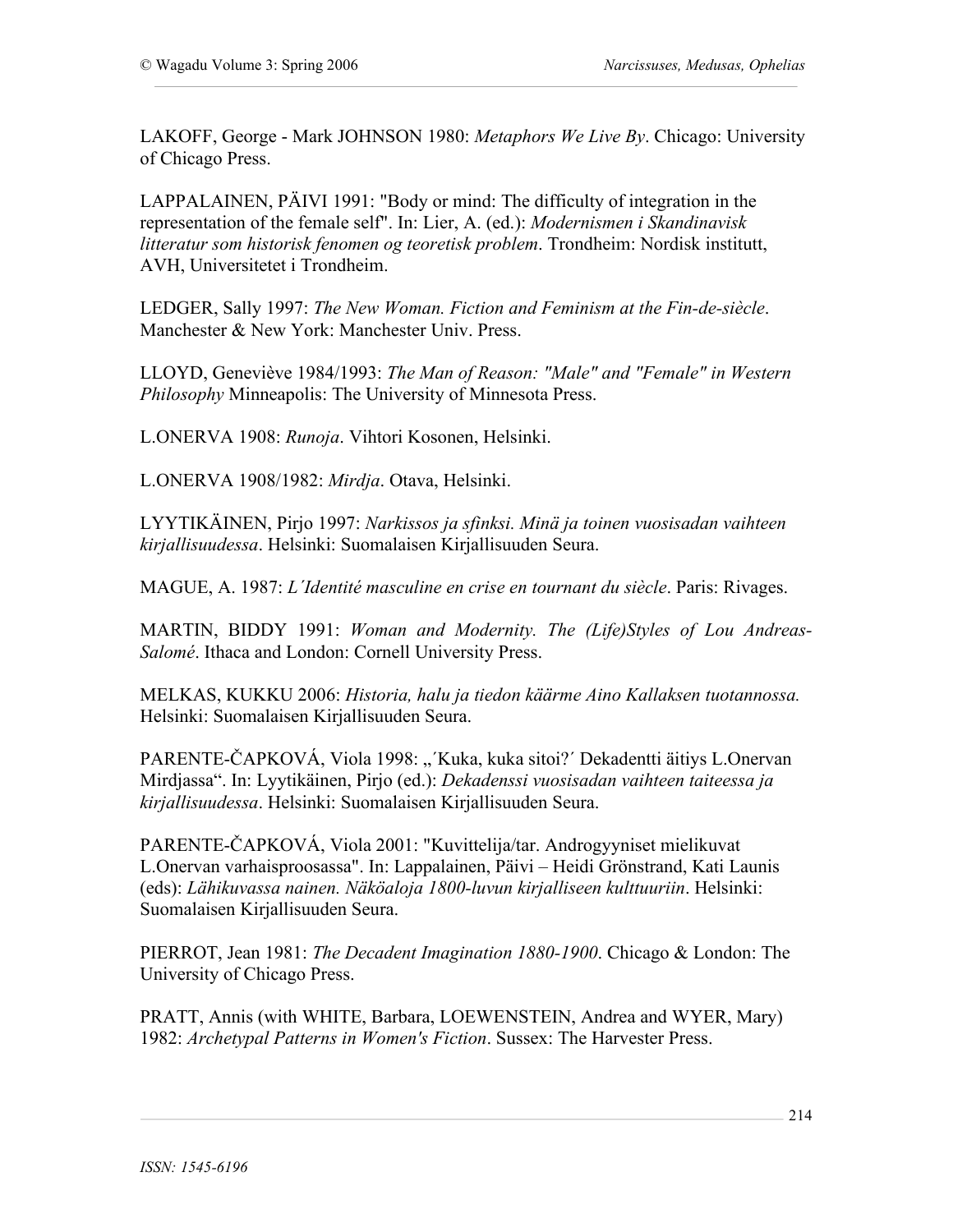PYNSENT, Robert 1989: "Conclusory Essay: Decadence and Innovation." In: Pynsent R. (ed.): *Decadence and Innovation: Austro-Hungarian Life and Art at the Turn of the Century.* London: Weidenfeld and Nicolson.

RACHILDE 1928: *Pourquoi je ne sui pas féministe*. Paris: Les Editions de France.

RACHILDE 1887/1981: *La marquise de Sade*. Paris: Mercure de France.

RACHILDE 1884/1992: *Monsieur Venus*. London: Dedalus.

RACHILDE 1894/1993: *Il demone dell´assurdo*. Pordenone: Edizioni Studio Tesi.

RACHILDE 1899: *La Tour d'amour*. Paris: Flammarion.

REED, John 1985: *Decadent Style*. Athens: Ohio Univ. Press.

RICH, Adrienne 1977: *Of Woman Born. Motherhood as Experience and Institution.* New York: Bantam Books.

RICHARDSON, ANGELIQUE & WILLIS, CHRIS (eds) 2001/2002: *The New Woman in Fiction and Fact. Fin-de-Siècle Feminisms.* Hampshire & New York: Palgrave Macmillan.

ROJOLA, Lea 1992: "Oman sielunsa hullu morsian. Mirdjan matka taiteen maailmassa". In.: Hypén, T.-L., (ed.), *Pakeneva keskipiste. Tutkielmia suomalaisesta taiteilijaromaanista*. Turku: Turun yliopisto, Taiteiden tutkimuksen laitos, Sarja A, Nr 26.

SEGAL, Naomi 1998: *Narcissus and Echo. Women in the French récit*. Manchester: Manchester Univ. Press.

SHOWALTER, Elaine 1990: *Sexual Anarchy. Gender and Culture at the Fin de Siècle*. New York: Viking.

WEST, Shearer 1993: *Fin-de- siècle. Art and Society in an Age of Uncertainty*. London: Bloomsbury.

WHITFORD, MARGARET 1991: *Luce Irigaray. Philosophy in the Feminine.* London & New York: Routledge.

WITT-BRATTSTRÖM, EBBA 2003: "Till modernismens feministiska geneaogi – från Narcissus till Eko. In: *Ur könets mörker, Etc. Literaturanalyser 1983-1993; litteraturanalyser 1993-2003.* Stockholm: Norstedts.